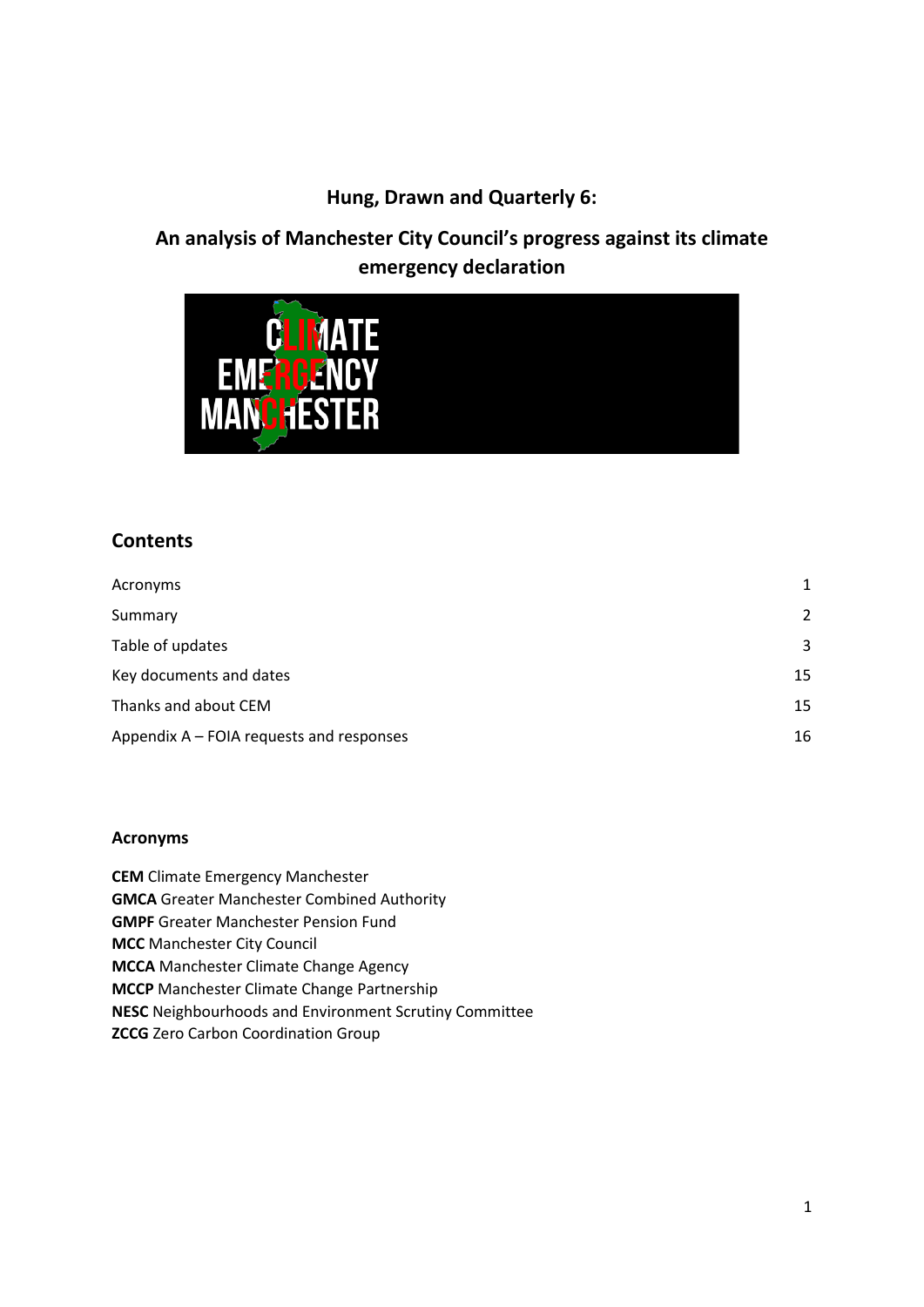### <span id="page-1-0"></span>**Summary**

Following the climate emergency declaration in July 2019 by Manchester City Council, Climate Emergency Manchester (CEM) has decided to produce a quarterly report to offer independent assessment of the council's progress. This process involved submitting a set of Freedom of Information Act requests (FOIAs) that each related to one of the 23 elements stated in the climate emergency declaration. This is the sixth such report, dated January 2021. There was also an [accompanying set of proposals](http://s521233466.websitehome.co.uk/wp-content/uploads/2019/10/cem-with-love-and-rocketst-2019-10-21.pdf) generated by citizens to accompany the first report.

The [first](https://climateemergencymanchester.net/wp-content/uploads/2019/10/hung-drawn-and-quarterly-01-final..pdf) an[d second](https://climateemergencymanchester.net/2020/01/07/6-months-since-manchester-city-council-declared-a-climate-emergency-virtually-nothing-done/) report showed that much time was lost following the climate emergency declaration. In the eight months it took to produce the MCC Climate Change Action Plan 2020-25, the council remained in business-as-usual mode, focussing on planning rather than investing the time and resources required to deliver tangible action and change. The [third](https://climateemergencymanchester.net/2020/05/20/new-report-shows-challenges-facing-manchesters-zero-carbon-recovery/) report, published in May 2020, showed the challenges facing a zero carbon recovery and highlighted that even before the crisis of COVID-19 there was uncertainty about how carbon savings were calculated and which actions should be prioritised. The [fourth](https://climateemergencymanchester.net/wp-content/uploads/2020/07/J10-Report.pdf) report, published on the one year anniversary of the climate emergency declaration, brought together the views of a range of political parties, community groups and campaigning organisations across the city. A picture of disappointment emerged. The fifth report in November 2020 revealed more PR than progress, with large sums spent on publicity campaigns and data not being collected on flagship 'zero carbon' projects.

The present report shows that the Climate Change Action Plan is not being scrutinised, with confusion around the reporting formats. Policies on staff travel have been delayed by at least 12 months, and staff continue to take internal flights. Most worryingly, there has been little measurable progress in creating green jobs.

Within the period of this report, no progress has been made in a number of key areas:

- **Uncertainty around green jobs** with no meeting of the 'Skills for a Zero Carbon Economy' group since March 2020 and no work undertaken with training providers.
- **Major delays to carbon reduction policies,** with the Staff Travel Policy pushed back at least 12 months.
- **Few meaningful speeches on climate change by senior officers and elected leaders** and no attempt to talk to wider audiences and engage new groups.
- **Carbon literacy training abandoned** with no plans for resuming for the majority of councillors and council staff who have not yet received training.

Even more positive developments around procurement remain stuck at the 'trial' stage. We recognise that budgets are restricted and changes to policy and procedures cannot happen overnight. COVID-19 has undoubtedly presented additional challenges, but we cannot wait for this crisis to be 'over' before tackling the climate emergency.

There are a number of steps that need to be taken immediately. These are:

- MCC needs to establish an additional scrutiny committee dedicated to climate and the environment;
- Senior officers and elected leaders need to talk about climate emergency at every opportunity;
- Collaboration with Manchester citizens must take place through ward engagement events and revised ward plans published, with climate change front and centre.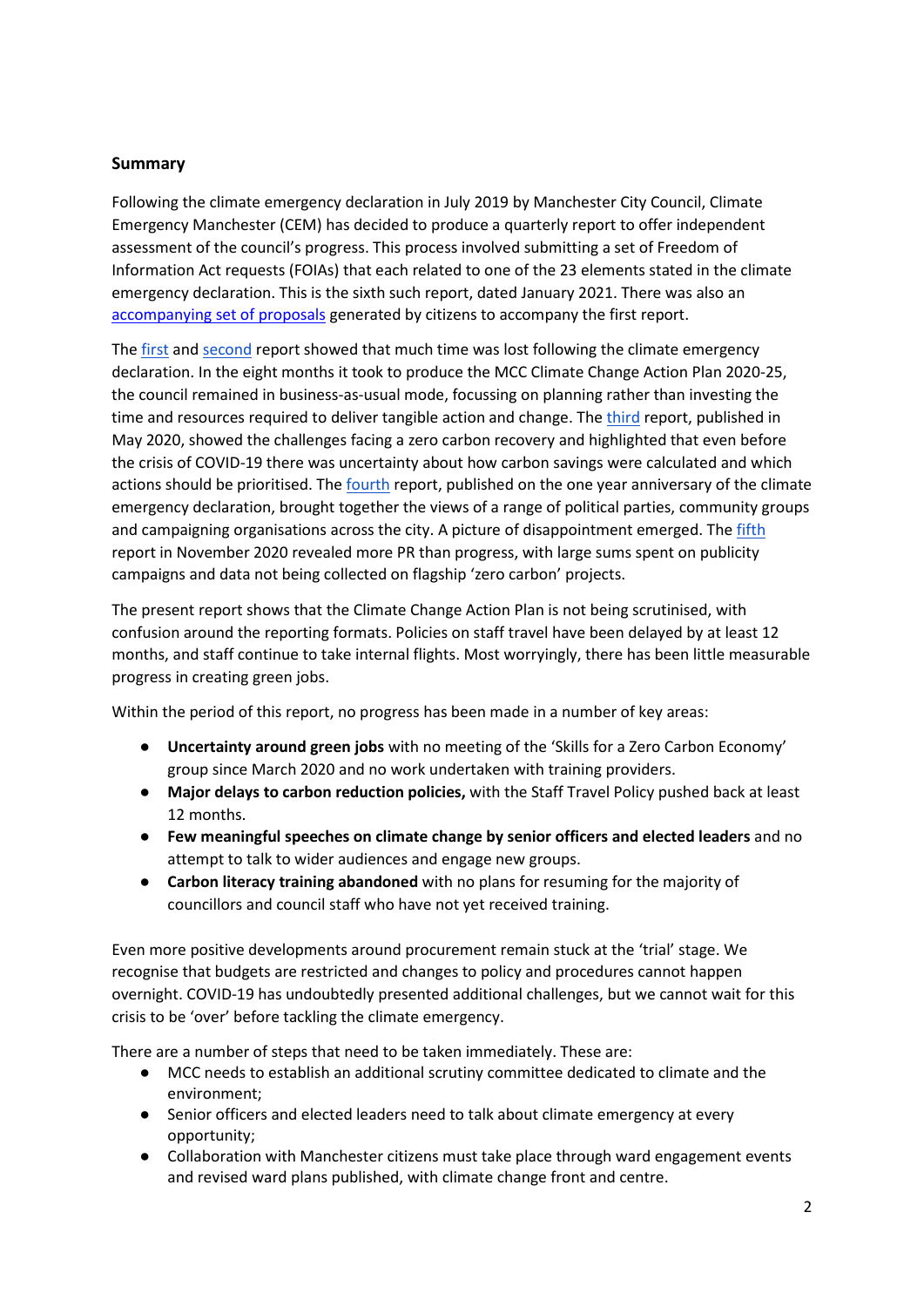## **Table of updates**

The following table shows a summary of questions and responses received following submission of FOIAs to Manchester City Council to assess progress against the 23 elements outlined in the climate emergency declaration. Analysis is provided for each element on whether progress has been achieved against the previous updates provided and also any suggested recommendations on future steps. Where appropriate, reference is made to examples of good practice by other councils. Full transcripts of FOIA questions and responses can be found in Appendix A at the end of this report.

Key to progress indicators used in the table are as follows:

- **Little or no progress**
- **Some progress**
- **Good progress**

<span id="page-2-0"></span>

| <b>Elements of the</b>                   | What we asked                                                                                                                                                                                                                                                            | <b>Responses</b>                                                                                                                                                                                                                                                                                                                                   | Our analysis and recommendations                                                                                                                                                                                                                                                                                                                                                                                                                                                                                    | <b>Progress</b> |
|------------------------------------------|--------------------------------------------------------------------------------------------------------------------------------------------------------------------------------------------------------------------------------------------------------------------------|----------------------------------------------------------------------------------------------------------------------------------------------------------------------------------------------------------------------------------------------------------------------------------------------------------------------------------------------------|---------------------------------------------------------------------------------------------------------------------------------------------------------------------------------------------------------------------------------------------------------------------------------------------------------------------------------------------------------------------------------------------------------------------------------------------------------------------------------------------------------------------|-----------------|
| declaration                              |                                                                                                                                                                                                                                                                          | (Italics = direct quote from FOIA)                                                                                                                                                                                                                                                                                                                 | for action                                                                                                                                                                                                                                                                                                                                                                                                                                                                                                          | indicators      |
| 1. Declare a<br><b>Climate Emergency</b> | Since 10 July 2019,<br>how many speeches<br>have Richard Leese or<br>Angeliki Stogia given<br>where the core topic<br>of the speech was the<br>climate emergency<br>and its implications for<br>Manchester; where<br>were these speeches<br>given, to what<br>audiences? | Richard Leese has given 2 speeches<br>(Manchester Climate Change Annual Conference July<br>2020, 'Coming together to combat climate change',<br>November 2020)<br>Angeliki Stogia has given 2 speeches<br>(Manchester Climate Change Annual Conference July<br>2020, 'Powering Up' event organised by EnergyNW<br>and DevoConnext, November 2020). | Comments: The 'conference' is an<br>audience of usual suspects. Some of<br>the events classed here as speeches<br>were actually MCC leaders serving as<br>'moderators' in panel discussions,<br>rather than setting out a vision.<br>Recommendations:<br>Have leaders show leadership, by<br>speaking about the climate<br>emergency to a much wider and less<br>informed audience. The enforced<br>move to online events has provided<br>new opportunities, and there is now<br>ample good practice and expertise. |                 |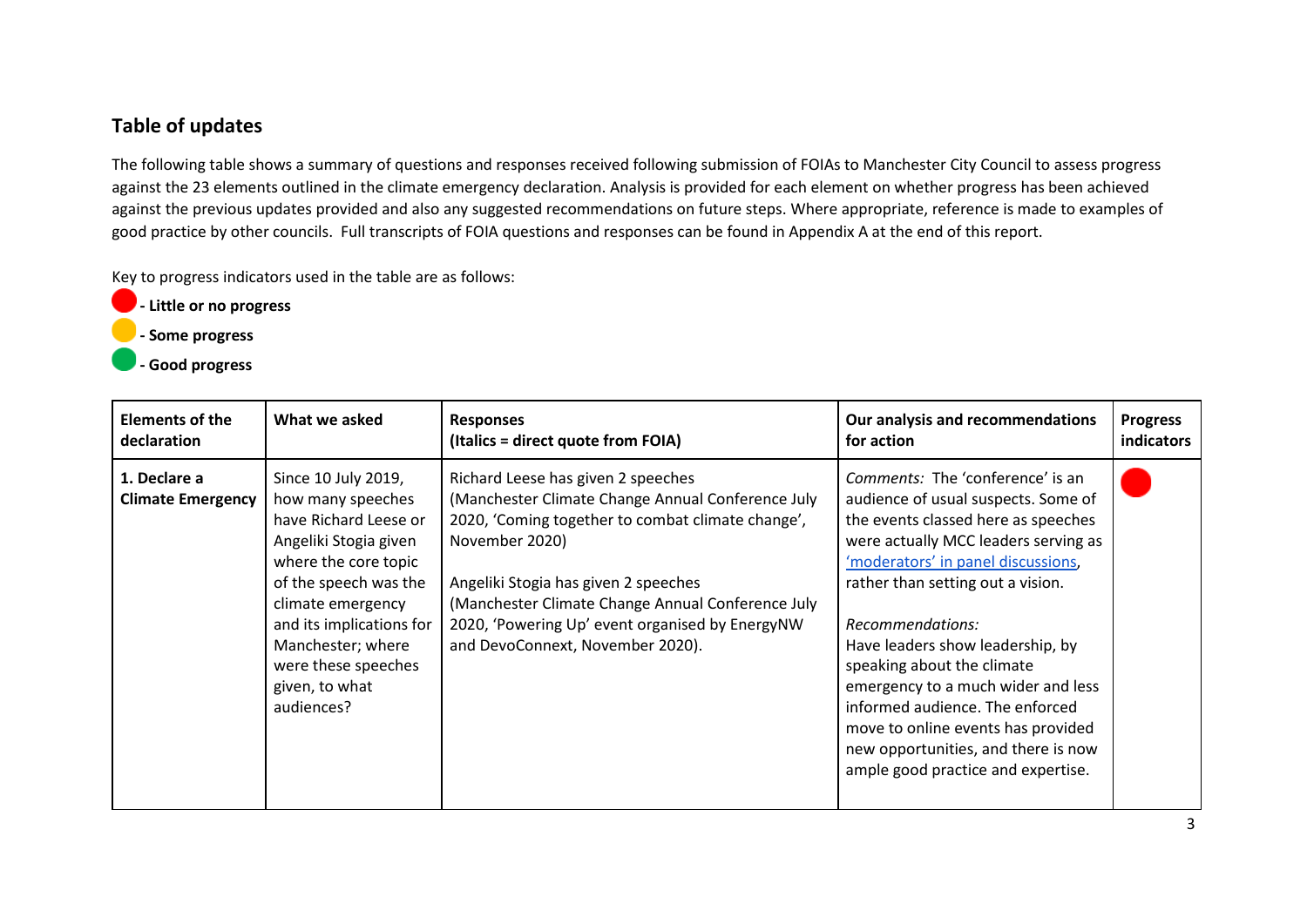| 2. Continue<br>working with<br>partners across<br><b>Manchester and</b><br><b>GMCA to deliver</b><br>the 2038 target,<br>and determine if<br>an earlier target<br>can be possible,<br>through a<br>transparent and<br>open review. | We did not ask a<br>question about this for<br>the present report. It<br>is now too late to hold<br>a transparent and<br>open review with a<br>wider audience. | We have previously been told that the Manchester<br>Climate Change Technical Advisory Group supported<br>the review. | Recommendations:<br>Future reviews should be timely and<br>find some way to involve wider<br>audiences.<br>The spirit of the motion was that the<br>review would galvanise attention as<br>well as inform the action plan. |  |
|------------------------------------------------------------------------------------------------------------------------------------------------------------------------------------------------------------------------------------|----------------------------------------------------------------------------------------------------------------------------------------------------------------|----------------------------------------------------------------------------------------------------------------------|----------------------------------------------------------------------------------------------------------------------------------------------------------------------------------------------------------------------------|--|
| <b>Explore the</b><br>possibility of<br>introducing a 2030<br>target in line with<br>the IPCC report<br>and request that a<br>report on its<br>viability be<br>brought back to<br>the Executive<br>before the end of<br>the year.  |                                                                                                                                                                |                                                                                                                      |                                                                                                                                                                                                                            |  |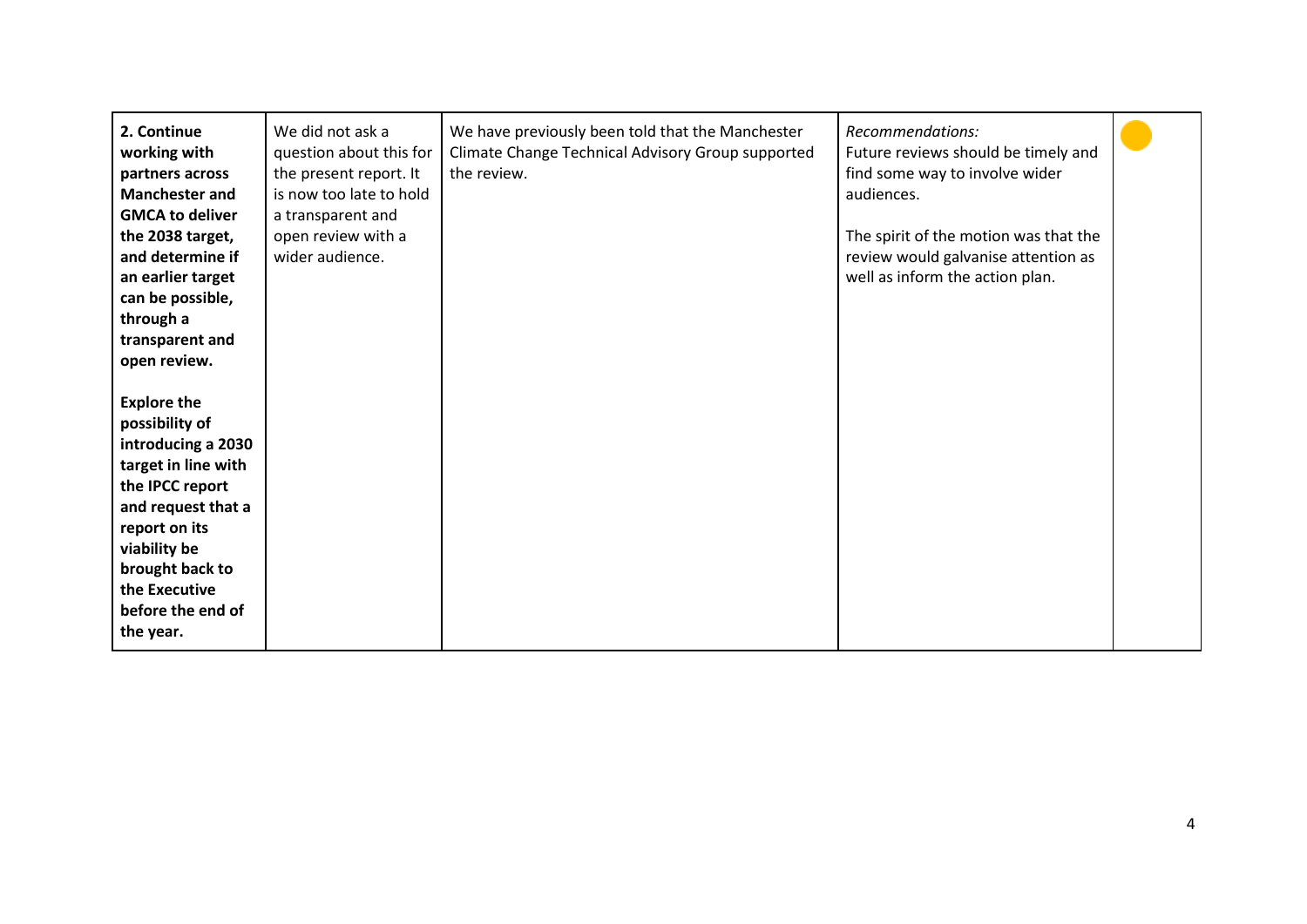| 3. Become carbon<br>neutral by the<br>earliest possible<br>date.                                                                                                                                                                                                                                                                                                                          | We did not ask a<br>question about this<br>specifically for the<br>present report. We<br>have previously asked<br>about the definitions<br>of carbon neutral that<br>will be used.                                                                                                              | We have previously been told that emissions will be<br>measured in tonnes of CO2.                                                                                                                                                                                                                                                                                                                                                                                                                                                                                                                                                                                                                                                                                                                                                                        | Comments:<br>We welcome reporting of tonnes,<br>but this must be used consistently to<br>measure progress against the target.                                                                                                                                                                                                                                                                                                                                                                                                                                                                                                                                                                                                                                                                          |  |
|-------------------------------------------------------------------------------------------------------------------------------------------------------------------------------------------------------------------------------------------------------------------------------------------------------------------------------------------------------------------------------------------|-------------------------------------------------------------------------------------------------------------------------------------------------------------------------------------------------------------------------------------------------------------------------------------------------|----------------------------------------------------------------------------------------------------------------------------------------------------------------------------------------------------------------------------------------------------------------------------------------------------------------------------------------------------------------------------------------------------------------------------------------------------------------------------------------------------------------------------------------------------------------------------------------------------------------------------------------------------------------------------------------------------------------------------------------------------------------------------------------------------------------------------------------------------------|--------------------------------------------------------------------------------------------------------------------------------------------------------------------------------------------------------------------------------------------------------------------------------------------------------------------------------------------------------------------------------------------------------------------------------------------------------------------------------------------------------------------------------------------------------------------------------------------------------------------------------------------------------------------------------------------------------------------------------------------------------------------------------------------------------|--|
| 4. Encourage<br>involvement in all<br>wards by April<br>2020 through<br>meetings as part of<br>the Our<br><b>Manchester</b><br>strategy, to<br>identify residents<br>and partners who<br>want to be actively<br>involved in<br>achieving the<br>target, with<br>provision for those<br>who cannot<br>attend. Ensure<br>ward plans contain<br>specific,<br>measurable,<br>achievable steps | Please provide a copy<br>of any written<br>assessment about<br>whether this has been<br>achieved, and what<br>action is being taken in<br>the coming year to<br>meet any short-falls.<br>Please provide copies<br>of 5 ward plans that<br>contain specific,<br>measurable,<br>achievable steps. | Table provided showing progress made in all wards by<br>April 2020 to identify residents and partners in the<br>production of climate ward plans.<br>The pandemic has impacted on progress (demands on<br>Council and partners, lockdown and Tier changes<br>prevented public meetings taking place).<br>Additional officers to work on climate change activities<br>will be recruited in coming year. We anticipate local<br>activity will be able to resume as pandemic recedes.<br>Copies of Climate Change Plans / Outcomes provided<br>to show "specific, measureable and achievable steps".<br>These are live document at different stages of<br>development. Some include SMART objectives, others<br>are being developed.<br>Wards documented: Hulme, Whalley Range, City<br>Centre (Deansgate and Picadilly wards), Chorlton,<br>Chorlton Park. | Comments:<br>The declaration element clearly<br>states that there will be meetings<br>involving residents and strongly<br>implies that citizens will be involved<br>in creating ward plans. But the<br>original target was nowhere near<br>being reached before the pandemic.<br>Activity to date is patchy. Although<br>there are some encouraging ward<br>plans and events, these have been<br>driven by individual councillors.<br>There has been little support from<br>Neighbourhoods Directorate bosses.<br>Recommendations:<br>Provide coordinated support for<br>engagement with residents across all<br>wards, encouraging a more proactive<br>citizen-involved approach. Learn<br>from the wealth of good practice<br>(much of it developed in the past<br>year) about online engagement. By |  |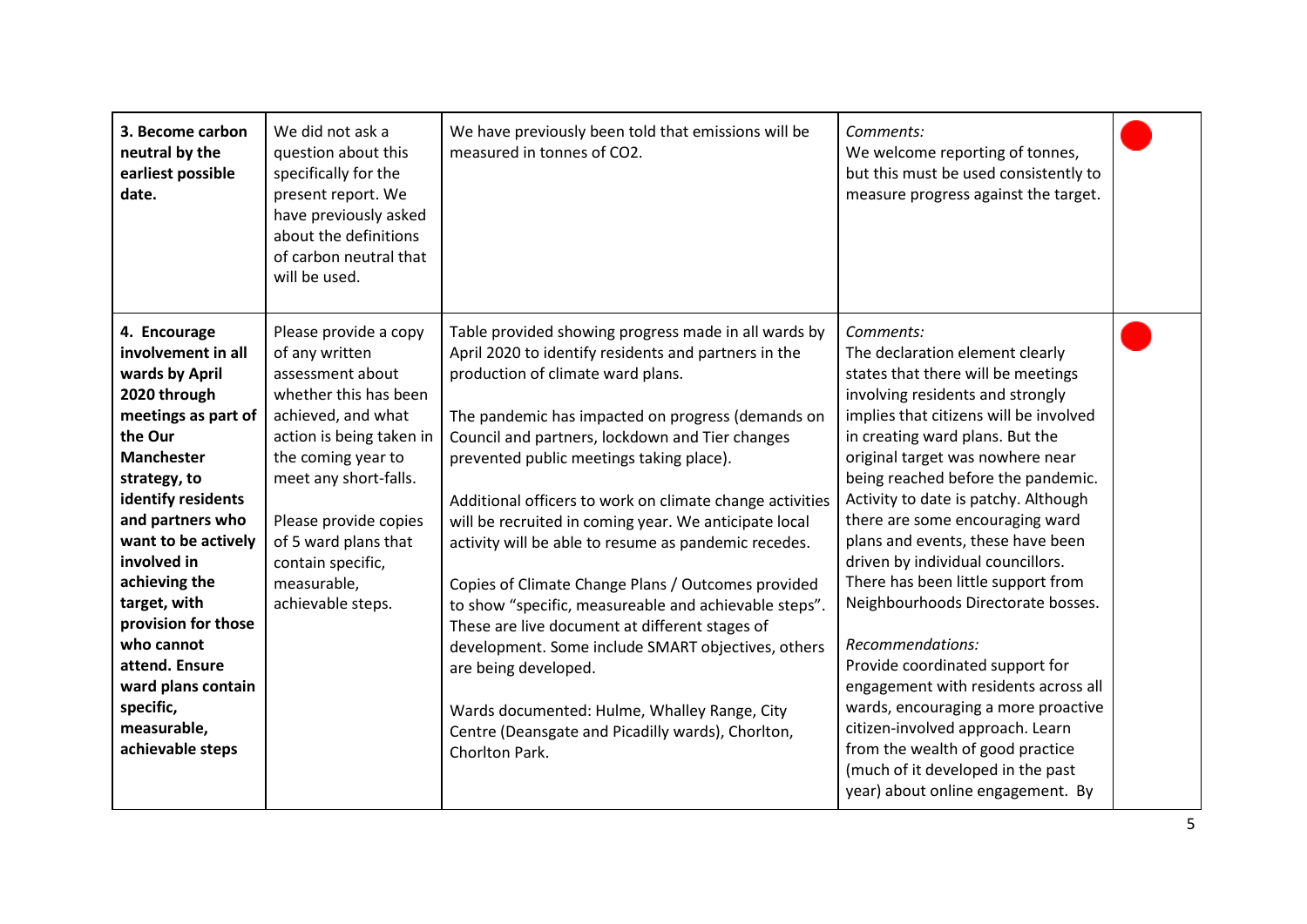|                                                                                                                 |                                                                                                                                                                                                                                                               |                                                                                                                                                                                                                                                                                                                                                                                                                                                                                                                                                                                                                                                                                                                                                                                                                                                                                                                                     | now every ward should have a ward<br>champion and a ward plan, which<br>foregrounded climate change.<br>Citizens should contact their ward<br>councillor.                                                                                                                                                                                                                            |  |
|-----------------------------------------------------------------------------------------------------------------|---------------------------------------------------------------------------------------------------------------------------------------------------------------------------------------------------------------------------------------------------------------|-------------------------------------------------------------------------------------------------------------------------------------------------------------------------------------------------------------------------------------------------------------------------------------------------------------------------------------------------------------------------------------------------------------------------------------------------------------------------------------------------------------------------------------------------------------------------------------------------------------------------------------------------------------------------------------------------------------------------------------------------------------------------------------------------------------------------------------------------------------------------------------------------------------------------------------|--------------------------------------------------------------------------------------------------------------------------------------------------------------------------------------------------------------------------------------------------------------------------------------------------------------------------------------------------------------------------------------|--|
| 5. Review all<br>policies, processes<br>and procedures to<br>ensure the council<br>can become<br>carbon neutral | In the last 8 months,<br>how many reviews<br>have begun? Of which<br>policies? How many<br>reviews have been<br>completed? Of which<br>policies? What have<br>been the outcomes of<br>these reviews? (i.e.<br>please provide 'before'<br>and 'after' copies). | Capital Investment - section 2 on new Build Standard<br>Procurement – see response on social value /<br>procurement [element 13].<br>Staff Travel Policy - delayed due to COVID-19, planned<br>for 2021/2<br><b>Economic Recovery - Zero Carbon and Climate</b><br>Resilience section (p.43) identifies £289.4 million of<br>projects<br><b>Local Plan Refresh ongoing, summary of responses</b><br>submitted to Economy Scrutiny Committee 8 October<br>2020<br><b>Draft City Centre Transport Strategy</b><br>went out to public consultation between 23<br>September and 4 November 2020<br><b>Strategic Regeneration Frameworks - The Council</b><br>continues to embed the city's zero carbon objectives<br>into Strategic Regeneration Frameworks for those<br>areas of the city which are being developed. Examples<br>from the past 8 months: Wythenshawe Hospital, St<br>Mary's Parsonage, NOMA, Ancoats and New Islington | Comments:<br>We were not provided with 'before'<br>and 'after' documents. This makes it<br>difficult to assess in some cases what<br>has actually changed as a result of<br>the climate emergency declaration,<br>and what is ongoing work or double<br>counting.<br>The responses to the Local Plan<br>consultation demonstrate that<br>climate change is important to<br>citizens. |  |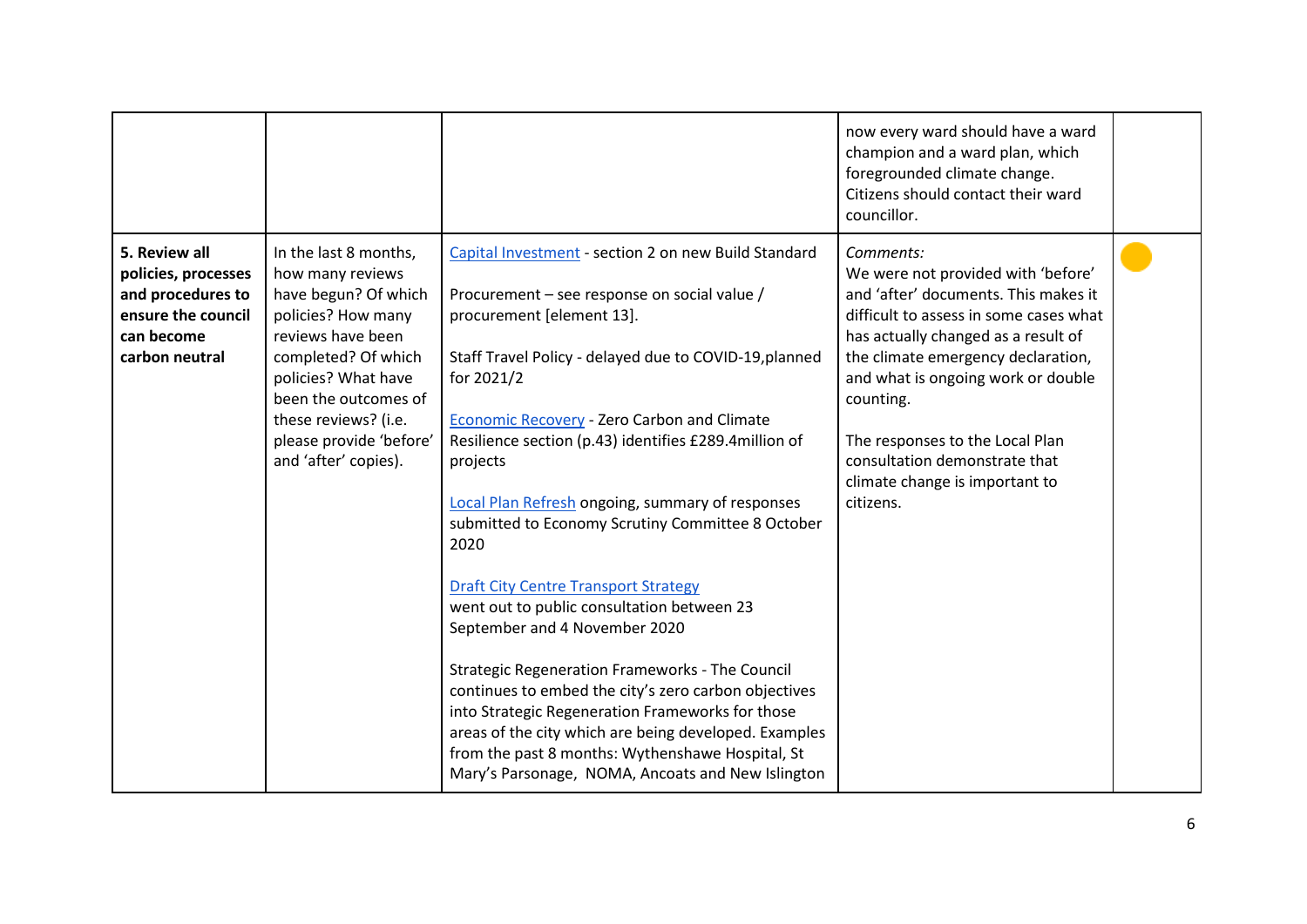|                                                                                                                          |                                                                                                                                                                                                                             | - Poland Street, First Street, North Manchester Health<br>Campus.                                                                                                                                                                                                                                                                                                                                                                                                                                                                                                                                                                                                                                                                                                                                  |                                                                                                                                                                                                                                                                                                    |  |
|--------------------------------------------------------------------------------------------------------------------------|-----------------------------------------------------------------------------------------------------------------------------------------------------------------------------------------------------------------------------|----------------------------------------------------------------------------------------------------------------------------------------------------------------------------------------------------------------------------------------------------------------------------------------------------------------------------------------------------------------------------------------------------------------------------------------------------------------------------------------------------------------------------------------------------------------------------------------------------------------------------------------------------------------------------------------------------------------------------------------------------------------------------------------------------|----------------------------------------------------------------------------------------------------------------------------------------------------------------------------------------------------------------------------------------------------------------------------------------------------|--|
| 6. Present an<br>action plan by<br><b>March 2020</b><br>detailing how the<br>city can stay within<br>its carbon budget.  | We did not ask a<br>question about this for<br>the present report.                                                                                                                                                          | The Manchester City Council Climate Action Plan<br>2020-2025 was approved by the Executive on 11<br>March 2020.                                                                                                                                                                                                                                                                                                                                                                                                                                                                                                                                                                                                                                                                                    | Comments:<br>The MCCA annual report published<br>July 2020 showed that the city is not<br>staying within its carbon budget (it<br>has already burned through a<br>quarter of its budget for the entire<br>21st century). Sustained, thorough<br>scrutiny of the action plan is urgently<br>needed. |  |
| 7. Report back<br>regularly to the<br><b>NESC</b><br>(Neighbourhoods<br>and Environment<br><b>Scrutiny</b><br>Committee) | Following the promise<br>made at NESC in<br>February 2020 to<br>reinstate publishing<br>quarterly reports on<br>the Council's own<br>emissions, why have<br>the reports not been<br>uploaded onto the<br>Council's website? | The Quarter 1 quantitative report has now been<br>published on the 'Our Carbon Emissions' page.<br>The Quarter 1 (April-June 2020) qualitative report has<br>not been published due to its not meeting accessibility<br>guidelines.<br>Similar reports for Quarter 2 (July-September 2020)<br>were not signed off by the Zero Carbon Coordination<br>Group who requested a combined format and further<br>information. This new format. A hybrid report is being<br>finalised for Quarter 2 and Quarter 3, and a new<br>format being worked on which should be complete for<br>Quarter 4. The Q2 and Q3 reports will be added to the<br>website once they meet accessibility guidelines. In the<br>meantime, Quarterly Reports can be shared upon<br>request and a list of requests is being kept. | This confusing situation does not<br>inspire confidence. We will continue<br>to monitor the reports, checking that<br>these deadlines are met. The Zero<br>Carbon Coordination Group has not<br>met since lockdown began in March<br>2020 and is therefore not embedded<br>into other discussions. |  |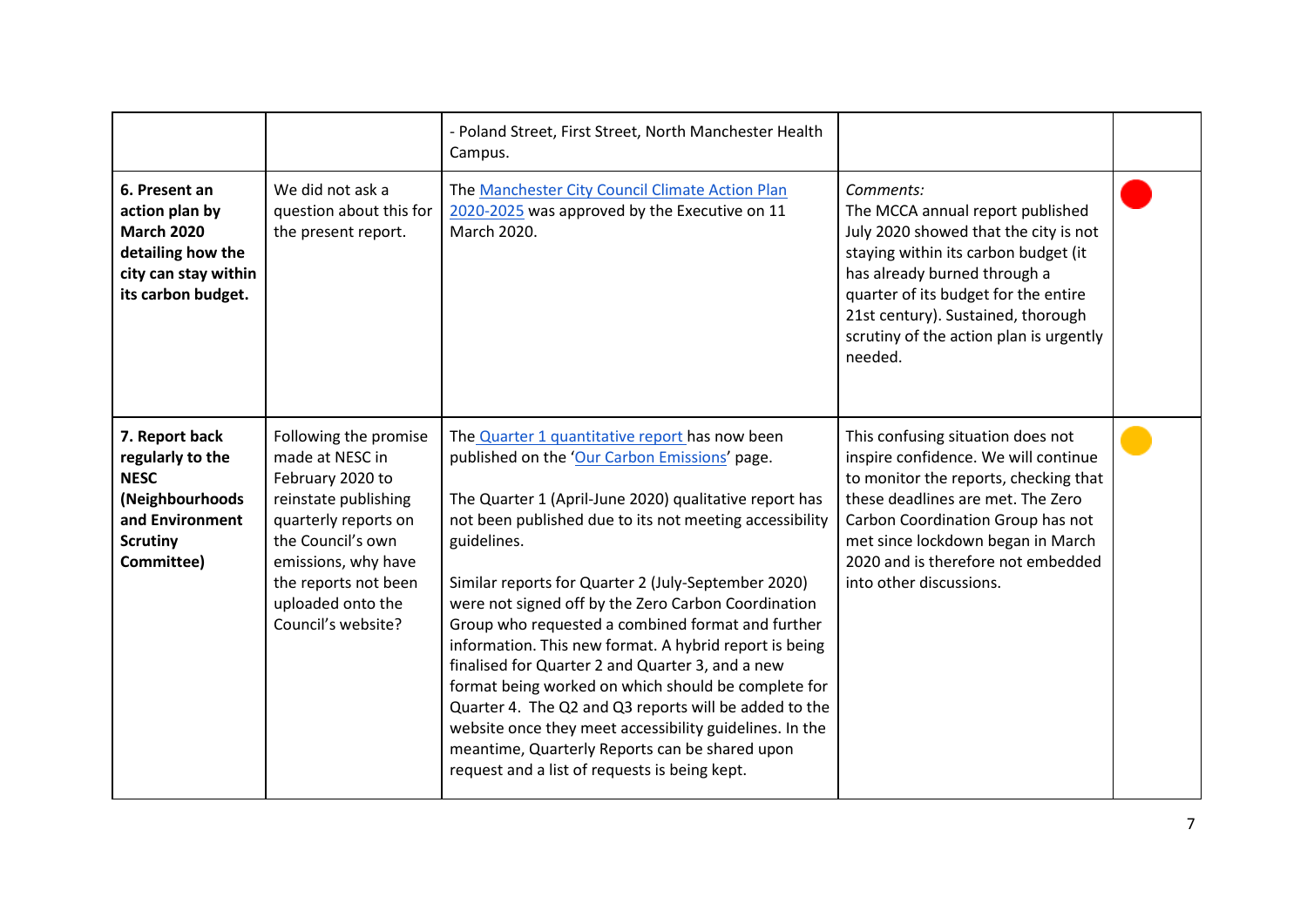| 8. Review the<br>corporate plan                                                                                                                                                                                                | Is this review<br>complete? In light of<br>the climate<br>emergency, what, if<br>anything, changed?                                                                                                                              | A review of the Corporate Plan was completed. The<br>Council's Corporate Plan is contained in the Council<br>Business Plan 2020/1. Zero Carbon was included as a<br>key priority (p.4). A further review of the Corporate<br>Plan is scheduled for January 2021.                                                                                                                                                                                                                                                                                                                                                                                                                                                                                   | It is difficult to assess what has<br>changed. This review is not aligned<br>to promises made elsewhere<br>(reporting in tonnes of CO2). It does<br>not acknowledge the role of<br>austerity and decarbonisation in<br>reducing emissions so far. The<br>review scheduled for 2021 must be<br>more honest, and consistent with<br>other formats. |  |
|--------------------------------------------------------------------------------------------------------------------------------------------------------------------------------------------------------------------------------|----------------------------------------------------------------------------------------------------------------------------------------------------------------------------------------------------------------------------------|----------------------------------------------------------------------------------------------------------------------------------------------------------------------------------------------------------------------------------------------------------------------------------------------------------------------------------------------------------------------------------------------------------------------------------------------------------------------------------------------------------------------------------------------------------------------------------------------------------------------------------------------------------------------------------------------------------------------------------------------------|--------------------------------------------------------------------------------------------------------------------------------------------------------------------------------------------------------------------------------------------------------------------------------------------------------------------------------------------------|--|
| 9. Work with the<br><b>Tyndall Centre to</b><br>review the actual<br>emissions from<br>aviation.<br>Investigate the<br>best way to<br>include aviation in<br>our overall carbon<br>reduction<br>programme in the<br>long term. | How much money has<br>the Tyndall received<br>from the Council to<br>participate in this<br>work, since July 2019?<br>What have the outputs<br>/ deliverables been?<br>What future work is<br>happening on this with<br>Tyndall? | Tyndall was commissioned by MCCA to review the<br>city's direct CO2, indirect / consumptions based CO2<br>emissions and Manchester Airport and aviation<br>emissions. The work was funded by MCCA and MCC<br>and cost £19,069.<br>All the information relating to this work including the<br>aviation report can be found here. The Tyndall<br>presented their interim findings to the 23 January<br>2020 Climate Change Sub Group, presentation here<br>The Council is not currently funding Tyndall to do any<br>work, however they are a member of the Zero Carbon<br>Advisory Group which has an aviation sub-group.<br>Manchester Airport recently joined the Manchester<br>Climate Change Partnership and will participate in this<br>group. | Comments:<br>It looks like work in this area has<br>stalled. The Tyndall report makes a<br>number of recommendations (p.8.,<br>p.10). With no next steps planned,<br>this scientific advice risks being<br>ignored or at best delayed for an<br>indefinite amount of time.                                                                       |  |
| 10. Make climate<br>breakdown and<br>the environment                                                                                                                                                                           | We did not ask a<br>question about this for<br>the present report.                                                                                                                                                               | N/A                                                                                                                                                                                                                                                                                                                                                                                                                                                                                                                                                                                                                                                                                                                                                | Recommendations:                                                                                                                                                                                                                                                                                                                                 |  |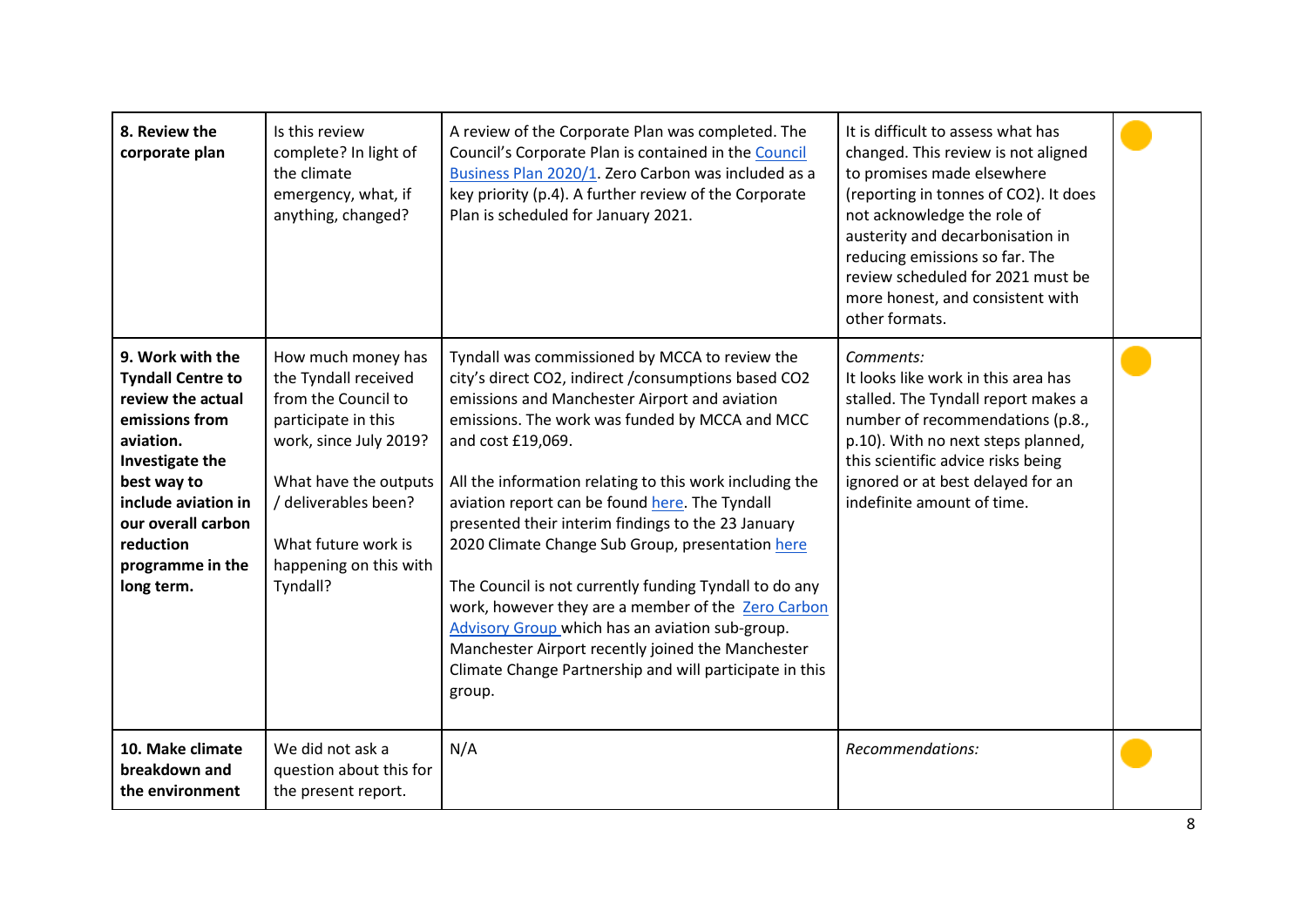| an integral part of<br>activity throughout<br>the Council,<br>including all<br>decision making,<br>ensuring key<br>decisions take into<br>account the impact<br>on achieving the<br>zero-carbon target<br>and including an<br>environmental<br>impact assessment<br>in all relevant<br>committee reports. |                                                                                                                                                                                                                                                                   |                                                                                                                                                                 | Climate change must be a standing<br>item in all executive reports and at<br>full council.                                                                                                                                                                                                                                        |  |
|-----------------------------------------------------------------------------------------------------------------------------------------------------------------------------------------------------------------------------------------------------------------------------------------------------------|-------------------------------------------------------------------------------------------------------------------------------------------------------------------------------------------------------------------------------------------------------------------|-----------------------------------------------------------------------------------------------------------------------------------------------------------------|-----------------------------------------------------------------------------------------------------------------------------------------------------------------------------------------------------------------------------------------------------------------------------------------------------------------------------------|--|
| 11. Ensure that<br>everyone in the<br>council receives<br>carbon literacy<br>training by the end<br>of 2020. Make<br>attendance easier<br>by varying times<br>and length of<br>sessions.                                                                                                                  | As of 29 November<br>2020, how many<br>councillors of the 96<br>have completed their<br>carbon literacy?<br>How many of these did<br>the training in 2020?<br>Is there a new target<br>or date for all<br>councillors and staff to<br>complete their<br>training? | 45 of the 96 have completed their carbon literacy<br>training.<br>18 of these did the training in 2020.<br>There are currently no plans for setting a new date. | Comments:<br>Carbon literacy training has been<br>effectively abandoned, and the<br>majority of councillors have still not<br>completed training.<br>Recommendations:<br><b>Restart Carbon Literacy training</b><br>online and book in sufficient sessions<br>for all councillors and staff, then<br>publicly report on progress. |  |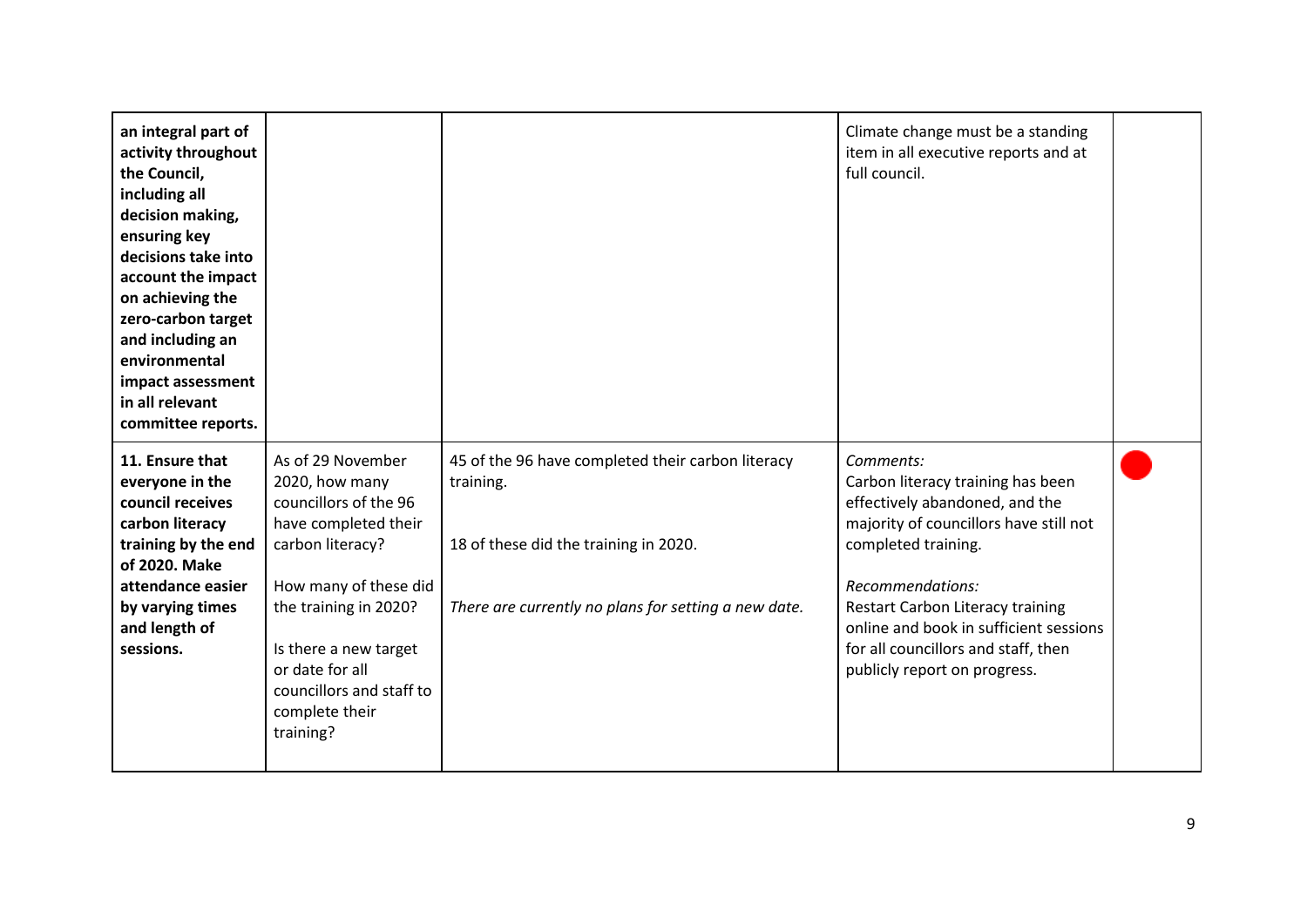| 12. Encourage all<br>staff on council<br>business to use the<br>lowest carbon,<br>appropriate travel. | What actions have<br>been taken to<br>encourage staff and<br>elected members on<br>council business to<br>walk or cycle instead<br>of taking taxis? | The salary sacrifice scheme for cycle purchase has<br>been actively promoted through staff bulletins and<br>increased take-up has been noted.                                                                                                                                                                              | Comments:<br>Increased use of cycles is a good<br>news story that should be<br>communicated to a wider audience.                                                                                                                                                                                                                       |  |
|-------------------------------------------------------------------------------------------------------|-----------------------------------------------------------------------------------------------------------------------------------------------------|----------------------------------------------------------------------------------------------------------------------------------------------------------------------------------------------------------------------------------------------------------------------------------------------------------------------------|----------------------------------------------------------------------------------------------------------------------------------------------------------------------------------------------------------------------------------------------------------------------------------------------------------------------------------------|--|
|                                                                                                       | What action has the<br>council taken on<br>considering<br>implementing a bike<br>share scheme for its<br>own staff?                                 | The team responsible for this were redeployed in<br>March 2020, but will relaunch a rewards package with<br>increased sustainable travel options in 2020/1                                                                                                                                                                 | We appreciate that there has been<br>redeployment in this period, but had<br>previously been told that a bike<br>share scheme was under discussion<br>with TfGM (and discussions have<br>been ongoing without tangible<br>progress for some time). We will ask<br>about the date planned for the staff<br>sustainable travel relaunch. |  |
|                                                                                                       | What actions have<br>been taken to improve<br>the efficiency of the<br>City Council's grey<br>fleet?                                                | No specific actions have been taken to improve the<br>efficiency of the Council's 'grey fleet' i.e. the privately<br>owned cars used by staff when claiming business<br>mileage. Reducing emissions from 'grey fleet' will be<br>part of the Council's new Business Travel Policy which<br>has been delayed until 2021/22. | The Council still seems to be washing<br>its hands of the grey fleet. This is a<br>substantial setback to the Council's<br>new Business Travel Policy.                                                                                                                                                                                 |  |
|                                                                                                       | Please provide a list of<br>all flights taken by any<br>elected member / staff<br>between the 10th July<br>2020 and the present.                    | 3 members of staff travelled from Manchester to<br>Belfast in October 2020.                                                                                                                                                                                                                                                | Recommendations:<br>Look at best practice, for example,<br>Croydon council undertook a review<br>of its staff transport and replaced<br>grey fleet with a hire-by-the-hour<br>scheme. Leicester and Bristol have                                                                                                                       |  |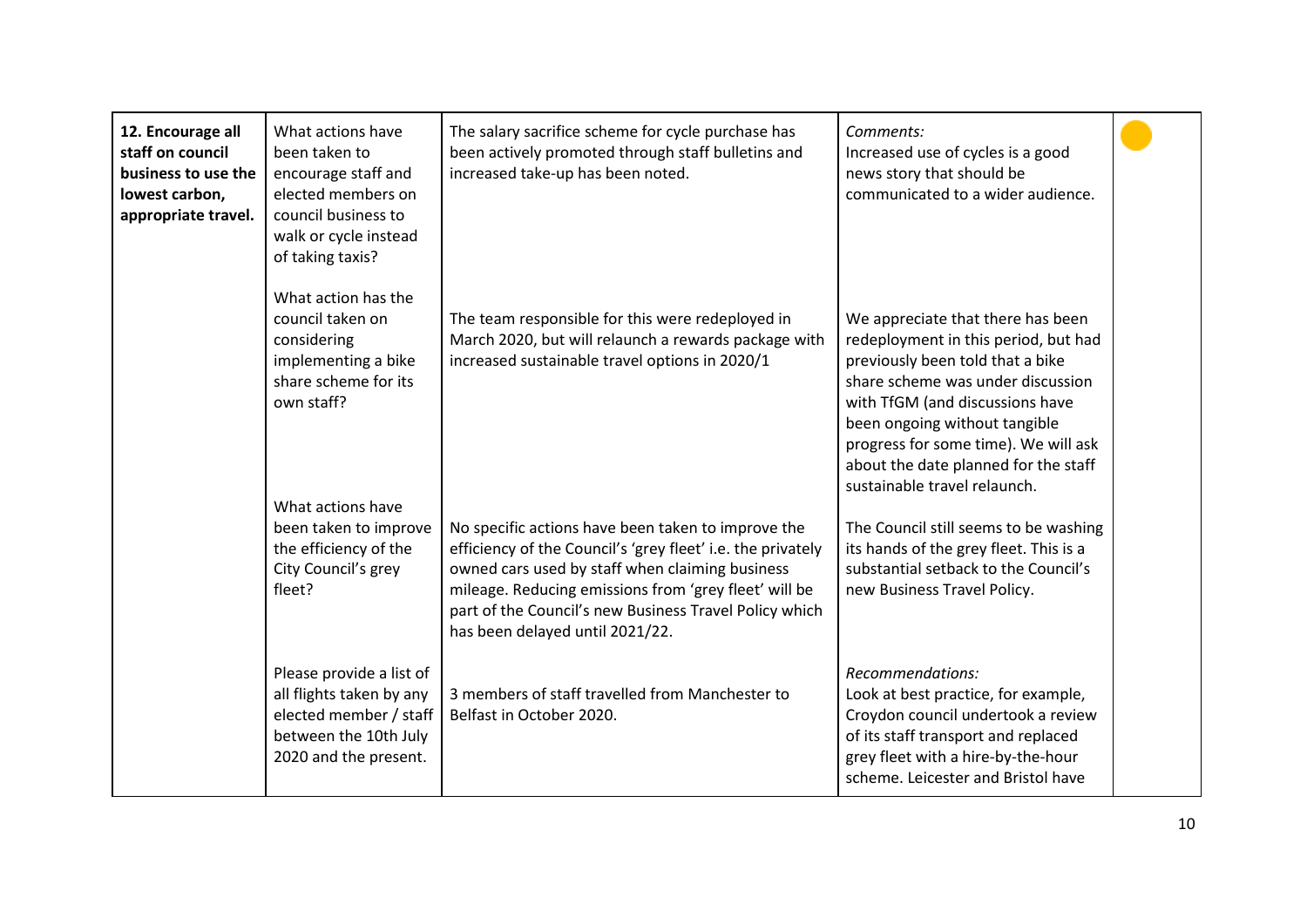|                                                                                                                                                                                          |                                                                                                                                                                                                  |                                                                                                                                                                                                                                                                                                                                                                                                                                                                                                                                                                                                                                                                                                    | reward schemes for staff taking<br>public transport.<br>Leaders should lead by example by<br>using alternative methods of<br>transport to flying.                                                                                                                                                                     |  |
|------------------------------------------------------------------------------------------------------------------------------------------------------------------------------------------|--------------------------------------------------------------------------------------------------------------------------------------------------------------------------------------------------|----------------------------------------------------------------------------------------------------------------------------------------------------------------------------------------------------------------------------------------------------------------------------------------------------------------------------------------------------------------------------------------------------------------------------------------------------------------------------------------------------------------------------------------------------------------------------------------------------------------------------------------------------------------------------------------------------|-----------------------------------------------------------------------------------------------------------------------------------------------------------------------------------------------------------------------------------------------------------------------------------------------------------------------|--|
| 13. Investigate<br>measures to<br>ensure future<br>procurement is<br>carbon neutral.<br>Increase the<br>percentage of<br>social value with<br>an additional<br>environmental<br>element. | Is this investigation<br>complete yet? If yes,<br>what were the<br>conclusions of the<br>investigation and what<br>happens next?                                                                 | The Council's approach to Social Value has been<br>reviewed in light of the Climate Emergency. Piloting of<br>additional 10% environment weighting on tenders has<br>demonstrated that this can have a positive impact on<br>construction, especially on highways. Existing toolkits<br>for commissioners and suppliers are now being<br>redrafted and a formal decision on a change in policy<br>will be required at the Executive in 2021.<br>A task and finish group has been established to<br>progress the work on the environment and they are<br>currently categorising Council contracts by type and<br>then will overlay the known or estimated<br>environmental impact of each category. | Comments:<br>This review has been ongoing for<br>some time, and has not been rolled<br>out any further beyond highways in<br>the last 12 months.<br>Recommendations:<br>Ensure this trial becomes policy at<br>the earliest possible meeting of the<br>Executive in 2021 (there are<br>meetings in January, February) |  |
| 14. Work with<br>suppliers to green<br>their supply chains,<br>and support local<br>production.                                                                                          | Please provide a<br>progress report. What<br>work with which<br>suppliers has been<br>done? Has this work<br>been scrutinised yet?<br>When will progress on<br>this work next be<br>scrutinised? | The Council continues to trial an additional 10%<br>weighting for the environment (on top of its 20%<br>social weighting) in evaluating tenders for goods,<br>services and works                                                                                                                                                                                                                                                                                                                                                                                                                                                                                                                   | Comments:<br>It is not clear why this is still a 'trial'.<br>Recommendations:<br>Make the trial policy at the next<br>Executive meeting and roll out more<br>widely. Consider processes for<br>greening supply chains across all<br>procurement.                                                                      |  |
| 15. Work with<br>training providers                                                                                                                                                      | What work has been<br>done with which                                                                                                                                                            | Green Skills was the theme for the 28 January 2020<br>Works and Skills Board. The Board agreed to establish                                                                                                                                                                                                                                                                                                                                                                                                                                                                                                                                                                                        | Comments:                                                                                                                                                                                                                                                                                                             |  |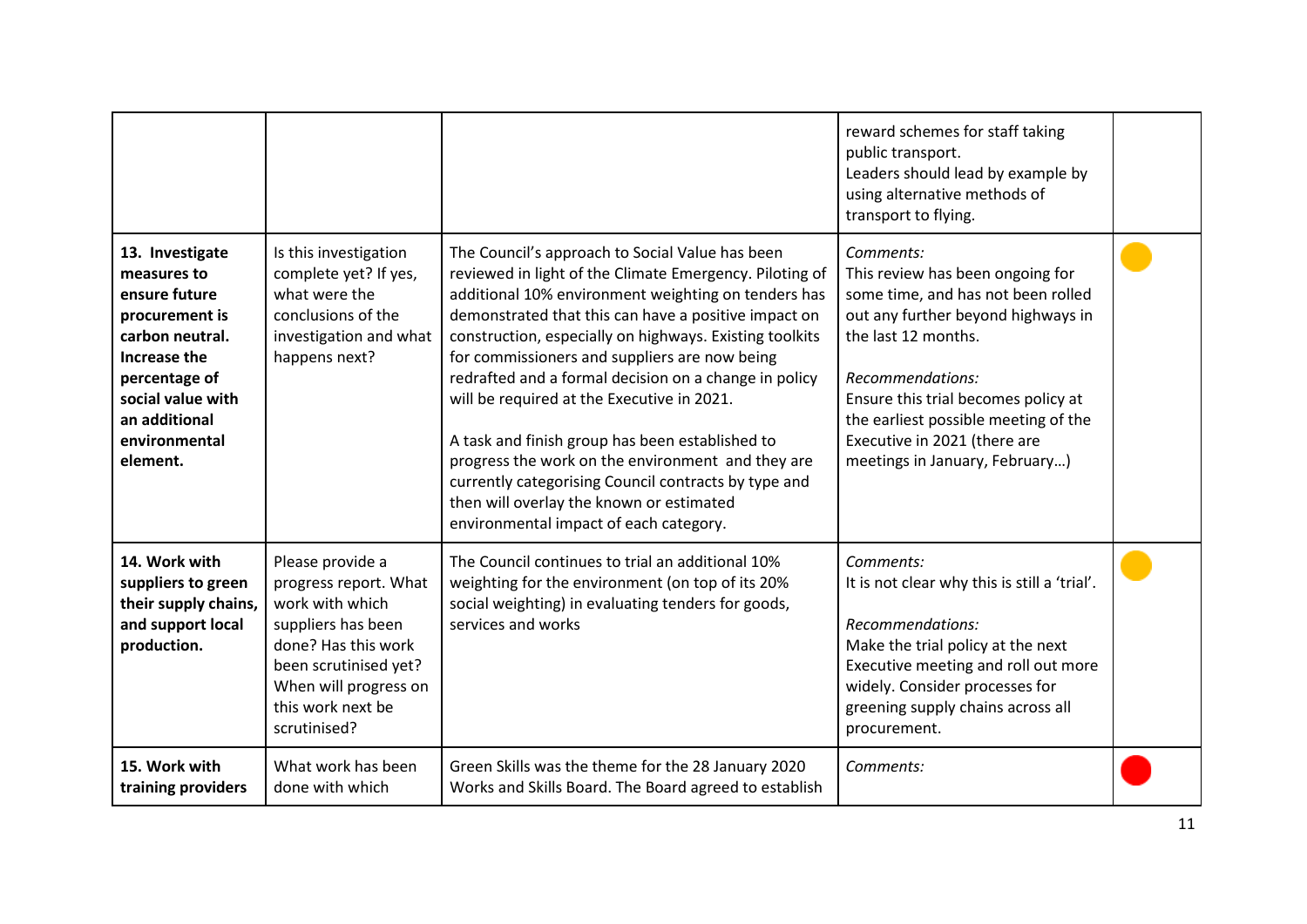| to ensure<br><b>Manchester</b><br>residents can take<br>on green jobs.                                                                                                         | training providers? To<br>what effect - what has<br>been achieved? What<br>is the Council's<br>definition of a Green<br>Job? Has this work<br>been scrutinised yet?<br>When will progress on<br>this work be<br>scrutinised? | a sub-group to take forward this work. An action was<br>included in the Council's Climate Change Action Plan<br>2020-25.<br>The 'Skills for a Zero Carbon Economy' group was<br>established and met on 2 March 2020, however this<br>has not progressed any further due to capacity issues<br>resulting from COVID-19.<br>The Council's Economy Scrutiny Committee previously<br>received a report on the 'Green Economy' on 7<br>November 2019 which includes definitions. The<br>Committee currently receives a monthly 'Sit Rep' on<br>economic recovery which includes activity to support<br>residents into employment. | Despite discussion about the 'Local<br>Green Economy' over the last 25<br>years and now facing the biggest<br>unemployment crisis since the Great<br>Depression, we are still in the<br>planning stage.<br>Recommendations:<br>Tangible progress on delivery needs<br>to be made rather than just<br>promises.         |  |
|--------------------------------------------------------------------------------------------------------------------------------------------------------------------------------|------------------------------------------------------------------------------------------------------------------------------------------------------------------------------------------------------------------------------|------------------------------------------------------------------------------------------------------------------------------------------------------------------------------------------------------------------------------------------------------------------------------------------------------------------------------------------------------------------------------------------------------------------------------------------------------------------------------------------------------------------------------------------------------------------------------------------------------------------------------|------------------------------------------------------------------------------------------------------------------------------------------------------------------------------------------------------------------------------------------------------------------------------------------------------------------------|--|
| 16. Investigate and<br>introduce<br>measures to help<br>reach domestic<br>zero carbon levels<br>including<br>addressing fuel<br>poverty and<br>retrofitting existing<br>homes. | We did not ask a<br>question about this for<br>the present report.                                                                                                                                                           | N/A                                                                                                                                                                                                                                                                                                                                                                                                                                                                                                                                                                                                                          | Comments:<br>We have previously been<br>disappointed by the lack of new<br>measures and funds.<br>Recommendations:<br>Tangible progress on delivery needs<br>to be made rather than just plans.<br>Look at best practice elsewhere.<br>Frome, Haringey and Nottingham are<br>making progress in retrofitting<br>homes. |  |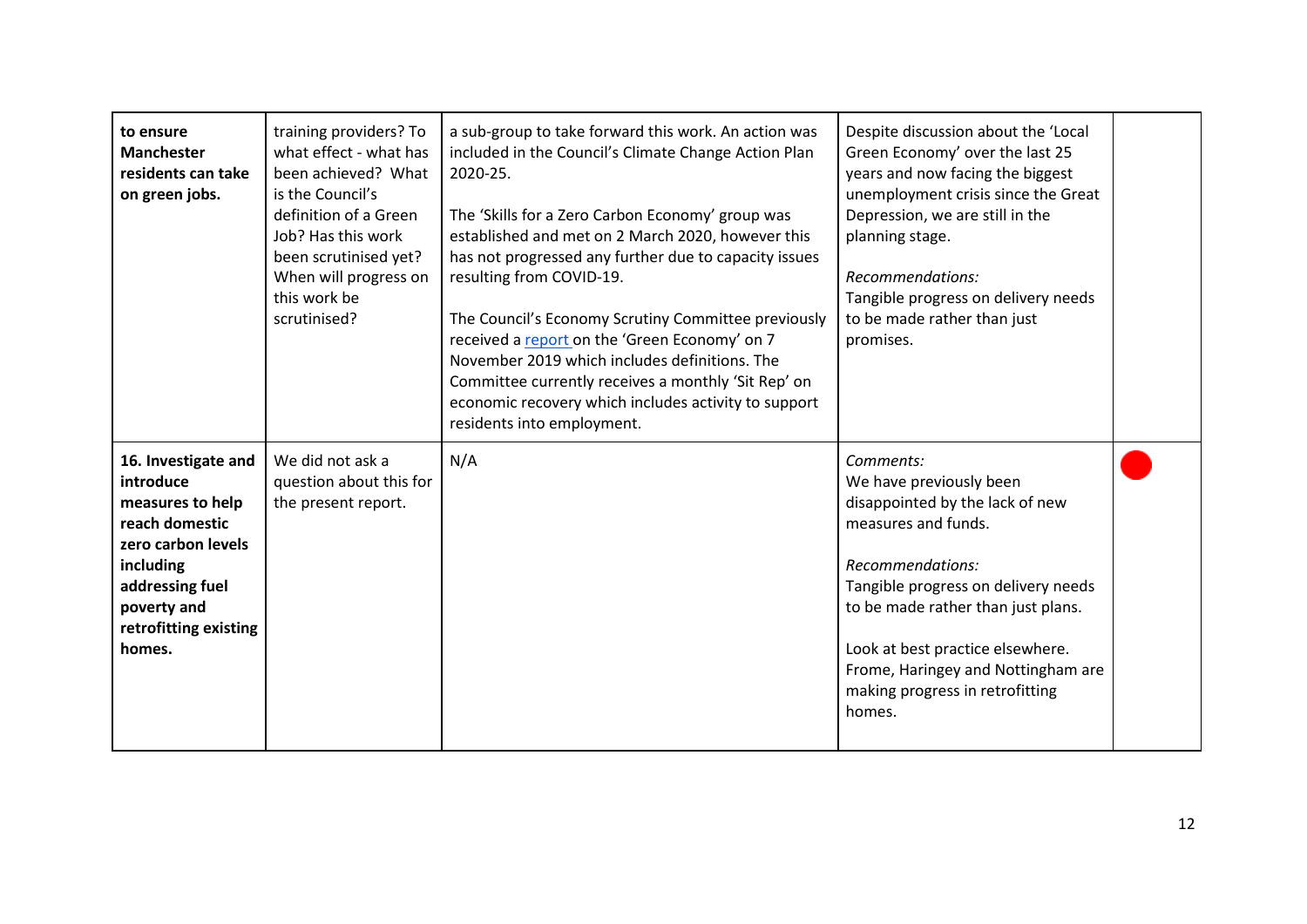| 17. Investigate<br>ways to ensure<br>that future local<br>plans place a<br>mandatory<br>requirement for all<br>new development<br>to be net zero<br>carbon by the<br>earliest possible<br>date. | We did not ask a<br>question about this for<br>the present report.                                                                                              | N/A                                                                                                                                                                                                                                                                                                                                                                                                                                                                                                                  | Comments:<br>We have previously pointed out that<br>any new homes which are built<br>without a net zero requirement will<br>have to be retrofitted later down the<br>line.<br>Recommendations:<br>Consider moving forward the date<br>for all new development to be zero<br>carbon.                                                                                                                      |     |
|-------------------------------------------------------------------------------------------------------------------------------------------------------------------------------------------------|-----------------------------------------------------------------------------------------------------------------------------------------------------------------|----------------------------------------------------------------------------------------------------------------------------------------------------------------------------------------------------------------------------------------------------------------------------------------------------------------------------------------------------------------------------------------------------------------------------------------------------------------------------------------------------------------------|----------------------------------------------------------------------------------------------------------------------------------------------------------------------------------------------------------------------------------------------------------------------------------------------------------------------------------------------------------------------------------------------------------|-----|
| 18. Push GMCA to<br>decarbonise public<br>transport, heat and<br>energy as early as<br>possible.                                                                                                | We did not ask about<br>this question for the<br>present report.                                                                                                | N/A                                                                                                                                                                                                                                                                                                                                                                                                                                                                                                                  | N/A                                                                                                                                                                                                                                                                                                                                                                                                      | N/A |
| 19. Through our<br>role on GMPF,<br>encourage<br>divestment in<br>fossil fuels as early<br>as possible.                                                                                         | In the last 3 months,<br>what representations<br>has the Council made<br>and what has GMPF<br>had to say for itself in<br>response to those<br>representations? | Cllr Paul Andrews (the Council's representative on<br>GMPF) wrote in September 2020 (after receiving no<br>formal responses to two previous letters). Cllr Angeliki<br>Stogia subsequently wrote to GM LA counterparts<br>with lead responsibility to seek to convene a meeting<br>to discuss further lobbying activity. Cllr Stogia received<br>a response from the Chair of the Pension fund which<br>set out the view that the financial returns of the past<br>three years justified investment in fossil fuels. | Comments:<br>No progress. A number of councils<br>have divested their pension funds,<br>e.g. Southwark, Cardiff.<br>Recommendations:<br>Councillors and citizens should<br>support Fossil Free GM which is<br>campaigning for GMPF to divest.<br>Recent analysis showed that GMPF<br>has lost the largest percentage value<br>from their holdings equivalent to<br>£375m or £1000 per pension<br>member. |     |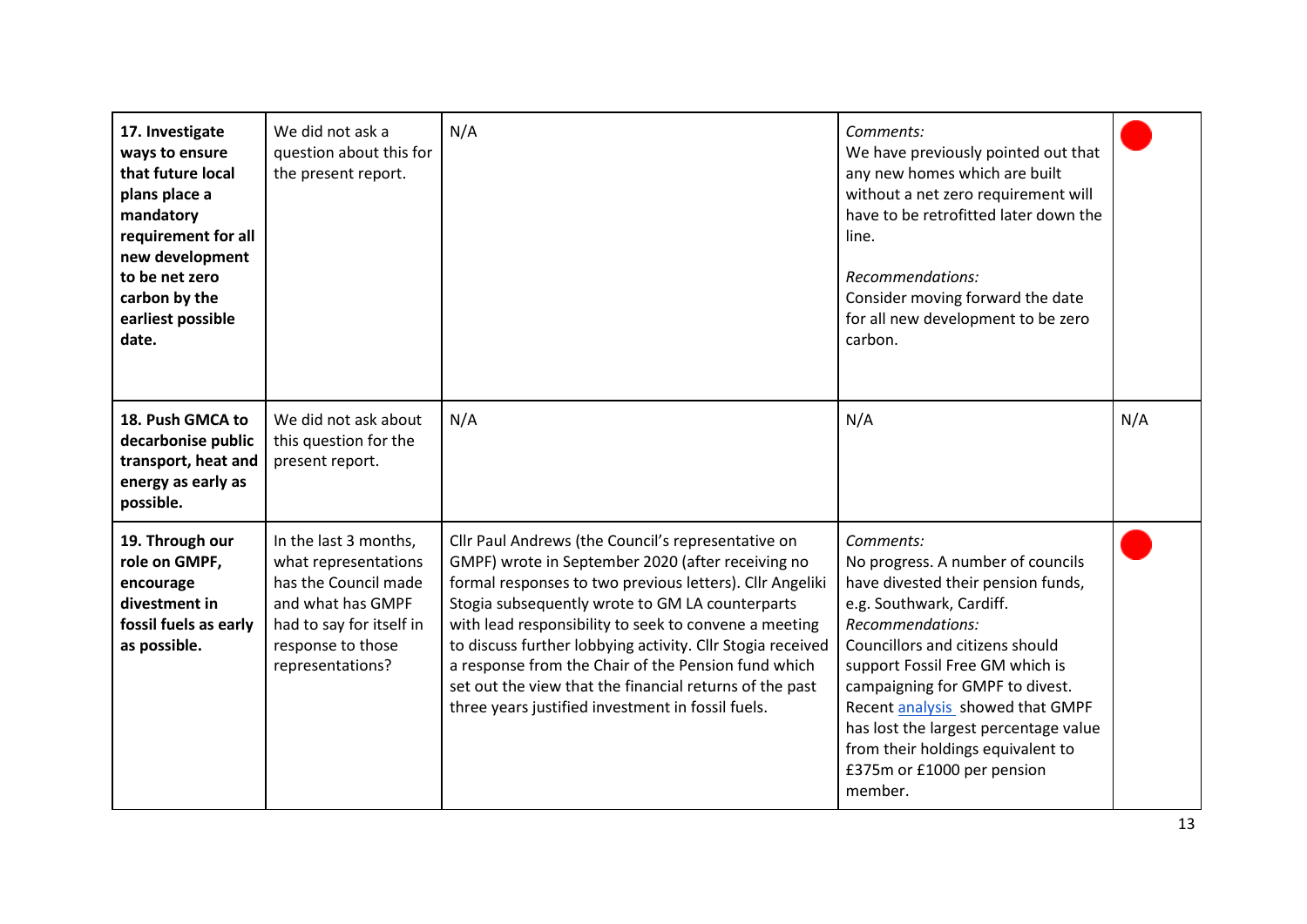| 20. Call on the<br>government to<br>provide powers<br>and resources to<br>make the zero-<br>carbon target<br>possible including<br>funding for big<br>capital projects. | We did not ask about<br>this for the current<br>report. | We have previously been told that Manchester has<br>been progressing this through membership of the<br>Core Cities network. | Recommendations:<br>MCC should lobby on its own behalf.<br>Working together is important, but<br>responsibility should not be<br>delegated.       |  |
|-------------------------------------------------------------------------------------------------------------------------------------------------------------------------|---------------------------------------------------------|-----------------------------------------------------------------------------------------------------------------------------|---------------------------------------------------------------------------------------------------------------------------------------------------|--|
| 21. Accelerate the<br>reduction of<br>carbon emissions<br>from aviation.                                                                                                | We did not ask about<br>this for the present<br>report. | N/A                                                                                                                         | Comments:<br>If there is no progress on this, it<br>should be stated.                                                                             |  |
| 22. Accelerate the<br>decarbonisation of<br>the electricity grid,<br>funding low carbon<br>energy generation.                                                           | We did not ask about<br>this for the present<br>report. | N/A                                                                                                                         | N/A                                                                                                                                               |  |
| 23. Ensure that the<br><b>UK prosperity fund</b><br>focuses on<br>enabling the<br>transition to a low<br>carbon economy.                                                | We did not ask about<br>this for the present<br>report. | N/A                                                                                                                         | Comments:<br>There is continued uncertainty<br>around the UK prosperity fund and it<br>should not be relied on to implement<br>critical measures. |  |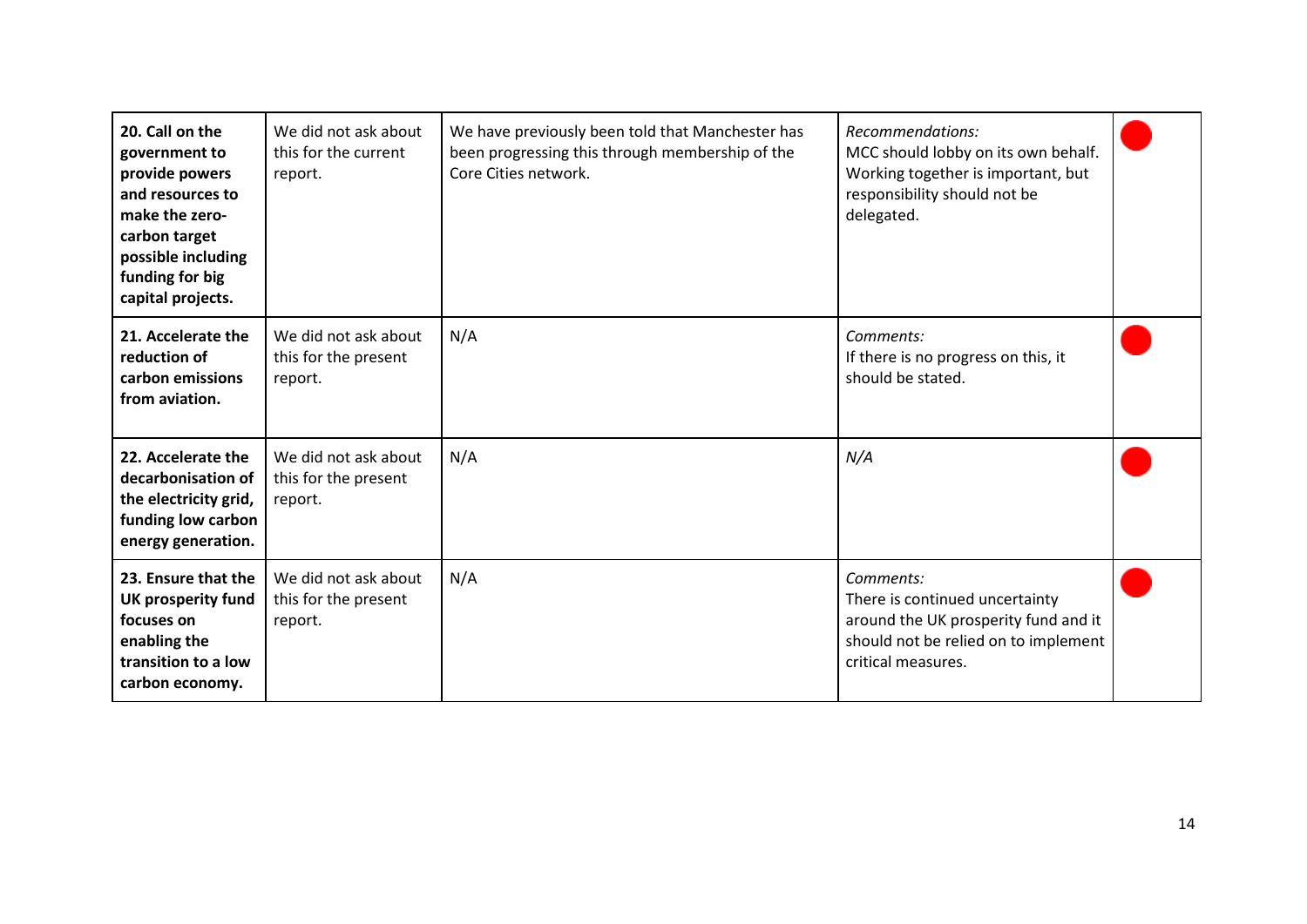#### **Key documents and dates**

#### **Key documents referred to in this report:**

- [Manchester City Council Climate](https://democracy.manchester.gov.uk/documents/s16275/Final%20MCC%20Climate%20Change%20Action%20Plan%202020-25.pdf) Change Action Plan 2020-5
- [Manchester Climate Change Agency Annual Report 2020](https://www.manchesterclimate.com/sites/default/files/Mcr%20Climate%20Change%20Annual%20Report%202020%20Single%20Pages.pdf)
- GMCA 5 [year Environment Plan for Greater Manchester](https://www.greatermanchester-ca.gov.uk/media/1975/5_year_plan_exec_summ_digital.pdf)

#### **Key upcoming dates:**

**Tuesday 9th February 2021** - CEM petition for a seventh scrutiny committee dedicated to climate goes to Resources and Governance Scrutiny Committee. Councillors can make a recommendation to the Executive.

**Thursday 6th May 2021** - Local elections. CEM will be campaigning to get candidates to make bold, concrete promises on climate action.

#### <span id="page-14-0"></span>**Thanks and about CEM**

**Thanks** – to the officers who dealt with these Freedom of Information Act requests. Thanks to our CEM researchers, proofreaders and supporters. Thanks in advance to all those citizens of Manchester who lobby their councillors on the basis of having read this report.

#### **Climate Emergency Manchester**

Established in March 2019, CEM is a voluntary, non-partisan group which exists to examine the performance of Manchester City Council on its climate (and other environmental) policies. It also seeks to provide examples of 'best practice' from other local authorities, and to make it easier for citizens of Manchester to understand how the Council operates, and how they can have an influence.

<span id="page-14-1"></span>If you have any comments or suggestions on how we can make the next Hung, Drawn and Quarterly Report better, please do get in touch contact@climateemergencymanchester.net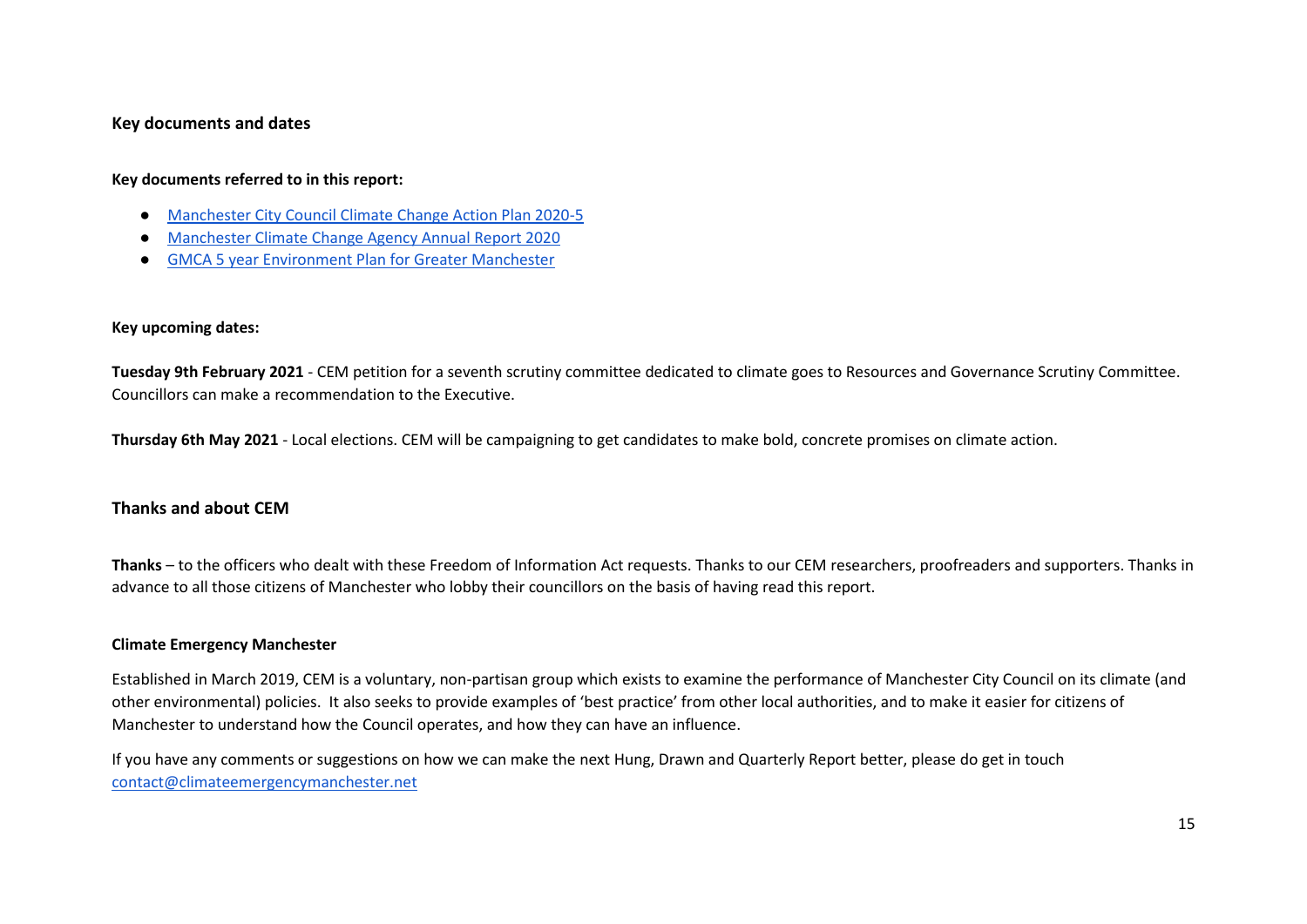# <span id="page-15-0"></span>**Appendix A – FOIA requests and responses**

| <b>Element 01</b> | <b>Declare a Climate Emergency</b>                                                                                                                                                                                                                                                                                                                                                                                                                                                                                                                                                                                                                                                                                                                                                                                                                                                                                                                                                                                                                                                                                                                                                                                                                                            |
|-------------------|-------------------------------------------------------------------------------------------------------------------------------------------------------------------------------------------------------------------------------------------------------------------------------------------------------------------------------------------------------------------------------------------------------------------------------------------------------------------------------------------------------------------------------------------------------------------------------------------------------------------------------------------------------------------------------------------------------------------------------------------------------------------------------------------------------------------------------------------------------------------------------------------------------------------------------------------------------------------------------------------------------------------------------------------------------------------------------------------------------------------------------------------------------------------------------------------------------------------------------------------------------------------------------|
| <b>Questions</b>  | Since July 10 2019, how many speeches has Richard Leese given where the<br>core topic of the speech was the climate emergency and its implications for<br>Manchester (I.e. we are not interested in speeches where climate change is<br>mentioned 'in passing'). When (dates) were these speeches given, to what<br>audiences? Please provide the transcripts of speeches if they exist.<br>Since July 10 2020, how many speeches has Angeliki Stogia given where the<br>core topic of the speech was the climate emergency and its implications for<br>Manchester (I.e. we are not interested in speeches where climate change is<br>mentioned 'in passing'). When (dates) were these speeches given, to what<br>audiences? Please provide the transcripts of speeches if they exist.                                                                                                                                                                                                                                                                                                                                                                                                                                                                                        |
| <b>Answers</b>    | The Council does not routinely record this information and is therefore<br>unable to provide a record of events where Councillor Richard Leese may<br>have spoken on this topic. However a search of his diary has indicated 2<br>events likely to be relevant to your request. We do not hold transcripts of<br>what was said at the events.<br>22nd July 2020 - Manchester Climate Change Annual Conference<br>Webinar via Zoom<br>A recording of this event can be found at - MANCHESTER<br><b>CLIMATE CHANGE ANNUAL CONFERENCE 2020   Manchester</b><br><b>Climate Change</b><br>13th November 2020 - Coming together to combat Climate<br>Change B2B Webinar via Zoom<br>We have identified 2 events relevant to your request. We do not<br>hold transcripts of what was said at the events but you are able<br>to view recordings of them online.<br>22/07/20 Manchester Climate Change Conference 2020<br>01/12/20 'Powering Up' - an event organised by Electricity NW &<br>DevoConnect and included political and business leaders from<br>Greater Manchester, Lancashire and Cumbria. Councillor Stogia<br>provided a short introductory speech and then did a panel Q&A.<br>A recording of this event is available to view on the DevoConnect<br>You Tube channel. |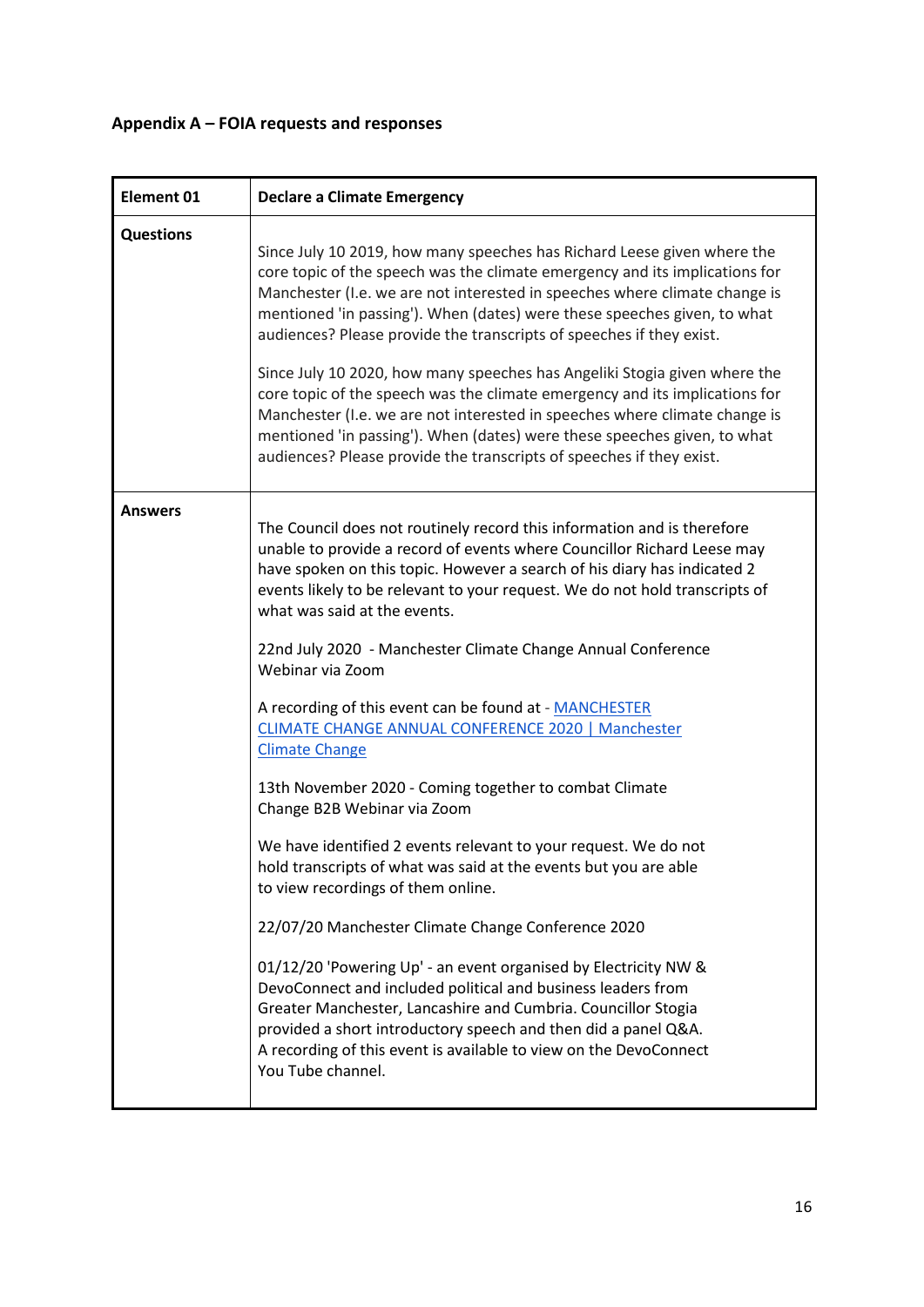| <b>Element 2</b> | Continue working with partners across Manchester and GMCA to deliver<br>the 2038 target, and determine if an earlier target can be possible, through<br>a transparent and open review.          |
|------------------|-------------------------------------------------------------------------------------------------------------------------------------------------------------------------------------------------|
|                  | Explore the possibility of introducing a 2030 target in line with the IPCC<br>report and request that a report on its viability be brought back to the<br>Executive before the end of the year. |
| <b>Questions</b> | N/A                                                                                                                                                                                             |
| <b>Answers</b>   | N/A                                                                                                                                                                                             |

| l Element 03     | Become carbon neutral by the earliest possible date. |
|------------------|------------------------------------------------------|
| <b>Questions</b> | N/A                                                  |
| <b>Answers</b>   | N/A                                                  |

| <b>Element 04</b> | Encourage involvement in all wards by April 2020 through meetings as part<br>of the Our Manchester strategy, to identify residents and partners who<br>want to be actively involved in achieving the target, with provision for<br>those who cannot attend. Ensure ward plans contain specific, measurable,<br>achievable step                                                                                                                                                                                                                                                                                                                                          |
|-------------------|-------------------------------------------------------------------------------------------------------------------------------------------------------------------------------------------------------------------------------------------------------------------------------------------------------------------------------------------------------------------------------------------------------------------------------------------------------------------------------------------------------------------------------------------------------------------------------------------------------------------------------------------------------------------------|
| <b>Questions</b>  | One element of the Climate Emergency Declaration was to "Encourage<br>involvement in all wards by April 2020 through meetings as part of the Our<br>Manchester strategy, to identify residents and partners who want to be<br>actively involved in achieving the target, with provision for those who cannot<br>attend. Ensure ward plans contain specific, measurable, achievable steps."<br>Please provide a copy of any written assessment about whether this has<br>been achieved, and what action is being taken in the coming year to meet<br>any short-falls.<br>Please provide copies of 5 ward plans that contain "specific, measurable,<br>achievable steps." |
| <b>Answers</b>    | I have attached a table shows progress made in all wards by April 2020 to<br>identify residents and partners in the production of climate ward plans.<br>The coronavirus pandemic has directly impacted on our progress due to<br>extreme demands on Council and partner services. In addition, lockdowns and<br>Tier changes have prevented public meetings from taking place, and the focus<br>of communities has been on supporting vulnerable residents and local<br>groups. For all these reasons, the development and delivery of climate action<br>plans in all wards have been delayed.                                                                         |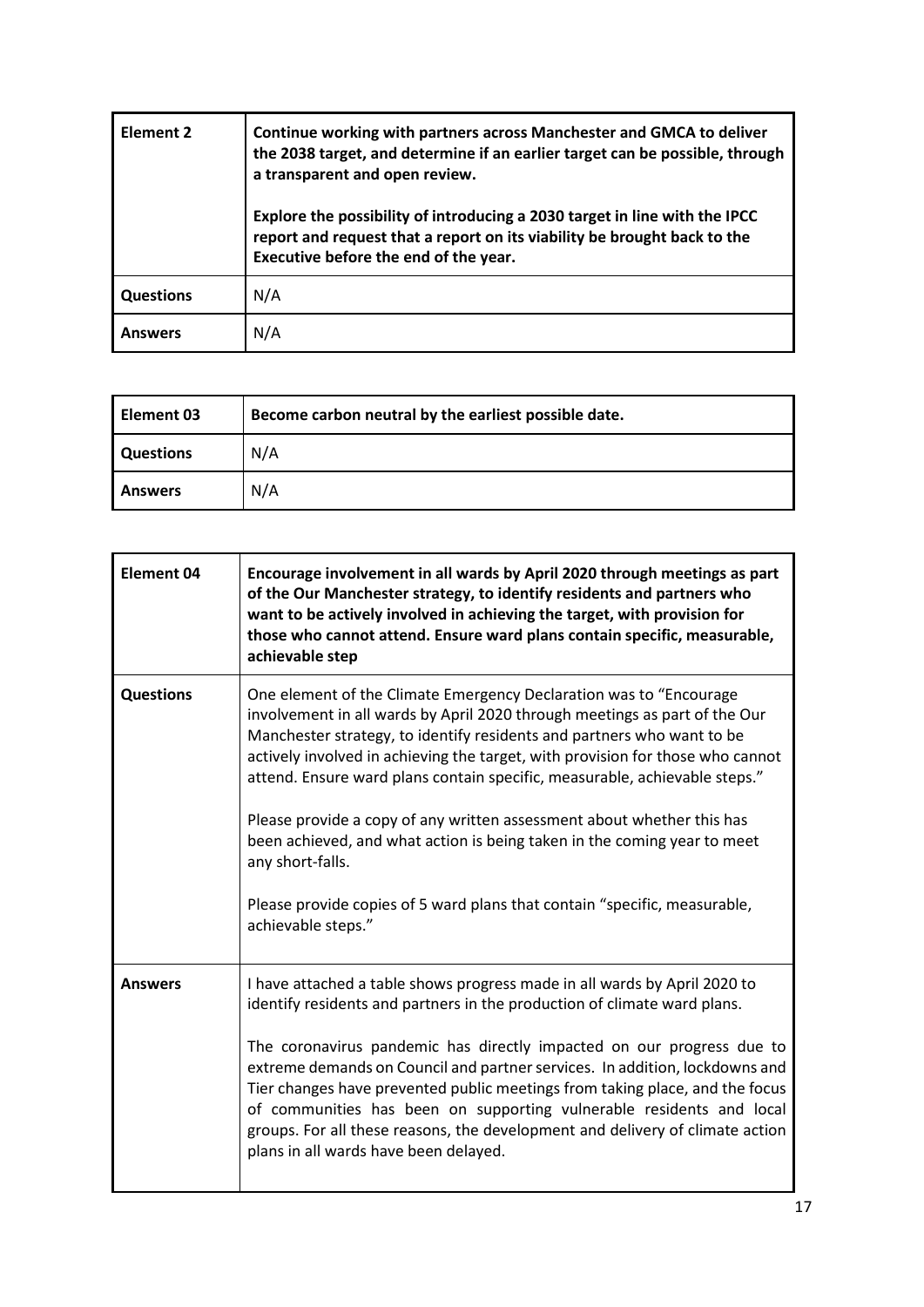| In the coming year, we are recruiting additional officers to work on climate<br>change activities. As the impact of the pandemic recedes over time, we<br>anticipate that local activity will be able to resume.                                                                                                                                                                                                                                                                                                                       |
|----------------------------------------------------------------------------------------------------------------------------------------------------------------------------------------------------------------------------------------------------------------------------------------------------------------------------------------------------------------------------------------------------------------------------------------------------------------------------------------------------------------------------------------|
| The requested information for "specific, measurable and achievable steps" is<br>set out in Climate Change Plans/Outcome of Workshops not Ward Plans.<br>Therefore, I have provided copies of Climate Change Plans/Outcome of<br>Workshops. In some cases, Climate Change Plans are given a draft version<br>number because the plans are live documents which are amended as<br>required. The Climate Change Plans are at various stages of development.<br>Some of the Plans do include SMART objectives, others are being developed. |
| Hulme: Nature of Hulme Plan 2020 to 2021                                                                                                                                                                                                                                                                                                                                                                                                                                                                                               |
| This details the actions, locations, timescales and lead roles for the climate<br>change activities in Hulme. This plan is referenced in the Hulme Ward Plan<br>2020-21.                                                                                                                                                                                                                                                                                                                                                               |
| Whalley Range: the Whalley Range Climate Action Plan 2019-21 was<br>produced after April 2020. The Whalley Range Ward Coordination group uses<br>the Whalley Range Climate Action Plan to track and update progress against<br>the agreed objectives. The Plan contains actions which are specific,<br>measurable and achievable.                                                                                                                                                                                                      |
| Chorlton: Tackling Climate Change in Chorlton                                                                                                                                                                                                                                                                                                                                                                                                                                                                                          |
| This Plan was produced through two engagement meetings with residents -<br>the Great Get Together on 17 November 2019 and 23 January 2020. The<br>Communications Plan was developed by a group of Chorlton Park and<br>Chorlton residents on 20 February 2020. It is referenced in the Chorlton<br>Ward Plan.                                                                                                                                                                                                                          |
| Chorlton Park: Chorlton Park Climate Change Plan (also known as Tackling<br>Climate Change in Chorlton Park Ward)                                                                                                                                                                                                                                                                                                                                                                                                                      |
| This Plan was produced through two engagement meetings with residents on<br>13 November 2019 and 30 January 2020. The Communication Plan was<br>developed by a group of Chorlton Park and Chorlton residents on 20 February<br>2020. The Climate Change Plan was signed off at the Ward Coordination<br>meeting in March 2020.                                                                                                                                                                                                         |
| City Centre (Deansgate and Piccadilly wards): City Centre Climate Change<br>Plan                                                                                                                                                                                                                                                                                                                                                                                                                                                       |
| This plan was produced following a public event in March 2020 and some<br>further consultation with residents. The document attached is still a draft<br>version and will be developed further to ensure that actions are SMART.                                                                                                                                                                                                                                                                                                       |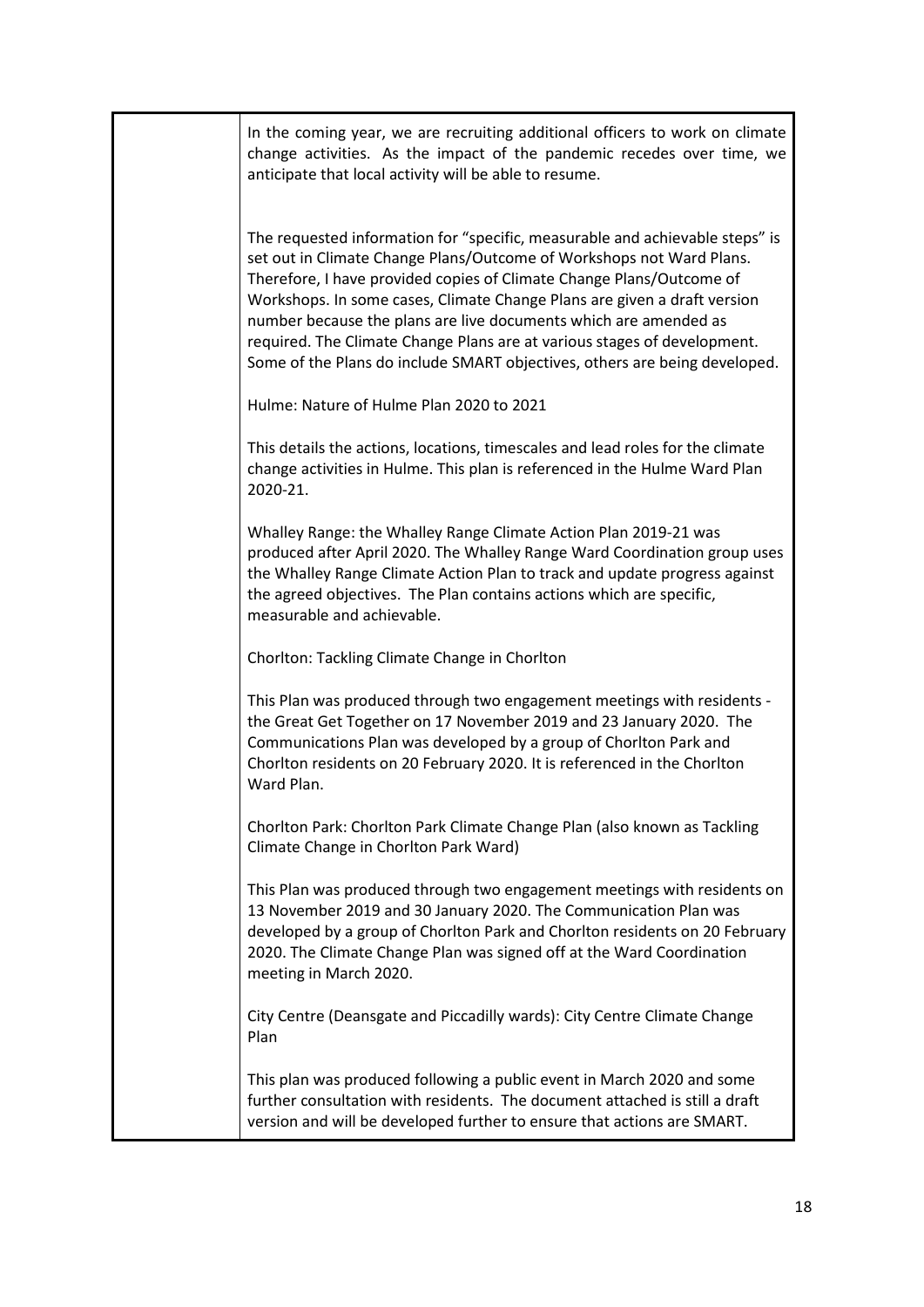| <b>Element 05</b> | Review all policies, processes and procedures to ensure the council can<br>become carbon neutral                                                                                                                                                                                                                                                                                                                                                                                                    |
|-------------------|-----------------------------------------------------------------------------------------------------------------------------------------------------------------------------------------------------------------------------------------------------------------------------------------------------------------------------------------------------------------------------------------------------------------------------------------------------------------------------------------------------|
| <b>Questions</b>  | The Council committed to "Review all policies, processes and procedures to<br>ensure the council can become carbon neutral."                                                                                                                                                                                                                                                                                                                                                                        |
|                   | In the last 8 months, how many reviews have begun? Of which policies? How<br>many reviews have been completed? Of which policies? What have been the<br>outcomes of these reviews (i.e. please provide 'before and after' copies.                                                                                                                                                                                                                                                                   |
| <b>Answers</b>    | Please see update below on the key reviews which are helping to ensure that<br>the Council and the city transition to zero carbon.                                                                                                                                                                                                                                                                                                                                                                  |
|                   | Capital Investment<br>Section 2 of the report below to Resources and Governance Scrutiny<br>Committee summarises the progress that has been made in relation to the<br>Council's approval process for capital investment and the development of a<br>Manchester Build Standard for all new build and refurbishment capital<br>projects delivered by the Council.<br>https://democracy.manchester.gov.uk/documents/s19028/Capital%20Budg<br>et%20Monitoring%20Report.pdf                             |
|                   | Procurement<br>Please see update on progress in the attached response to FOI/000003478<br>In addition to this update, £7,000 of funding has been made available<br>through the CChange Project to support the Council's Events team with<br>research and collecting baseline data on single use plastics.                                                                                                                                                                                           |
|                   | <b>Staff Travel Policy</b><br>The development of a new staff travel policy has been delayed due to<br>COVID-19 and is now planned for 2021/22.                                                                                                                                                                                                                                                                                                                                                      |
|                   | Economic Recovery The Council has worked with partners including the<br>Manchester Climate Change Partnership to develop an Economic Recovery<br>and Investment Plan in response to the COVID-19 pandemic. The full<br>document can be found at the link below. The zero carbon and climate<br>resilience section is on page 43 and identifies £289.4 million of projects.<br>https://www.manchester.gov.uk/downloads/download/7313/powering_rec<br>overy manchester s recovery and investment plan |
|                   | The Manchester Local Plan refresh The refresh of the Local Plan is continuing<br>and a summary of consultation responses was submitted to Economy<br>Scrutiny on 8 October 2020.<br>https://democracy.manchester.gov.uk/documents/s18928/Appendix%203%<br>20Local%20Plan%20Issues%20Consultation%20Comments.pdF                                                                                                                                                                                     |
|                   | Draft City Centre Transport Strategy The draft strategy (see below) went out<br>to public consultation between 23 September 2020 and 4 November 2020.<br>https://www.manchester.gov.uk/downloads/download/7277/draft city cen<br>tre transport strategy 2020                                                                                                                                                                                                                                        |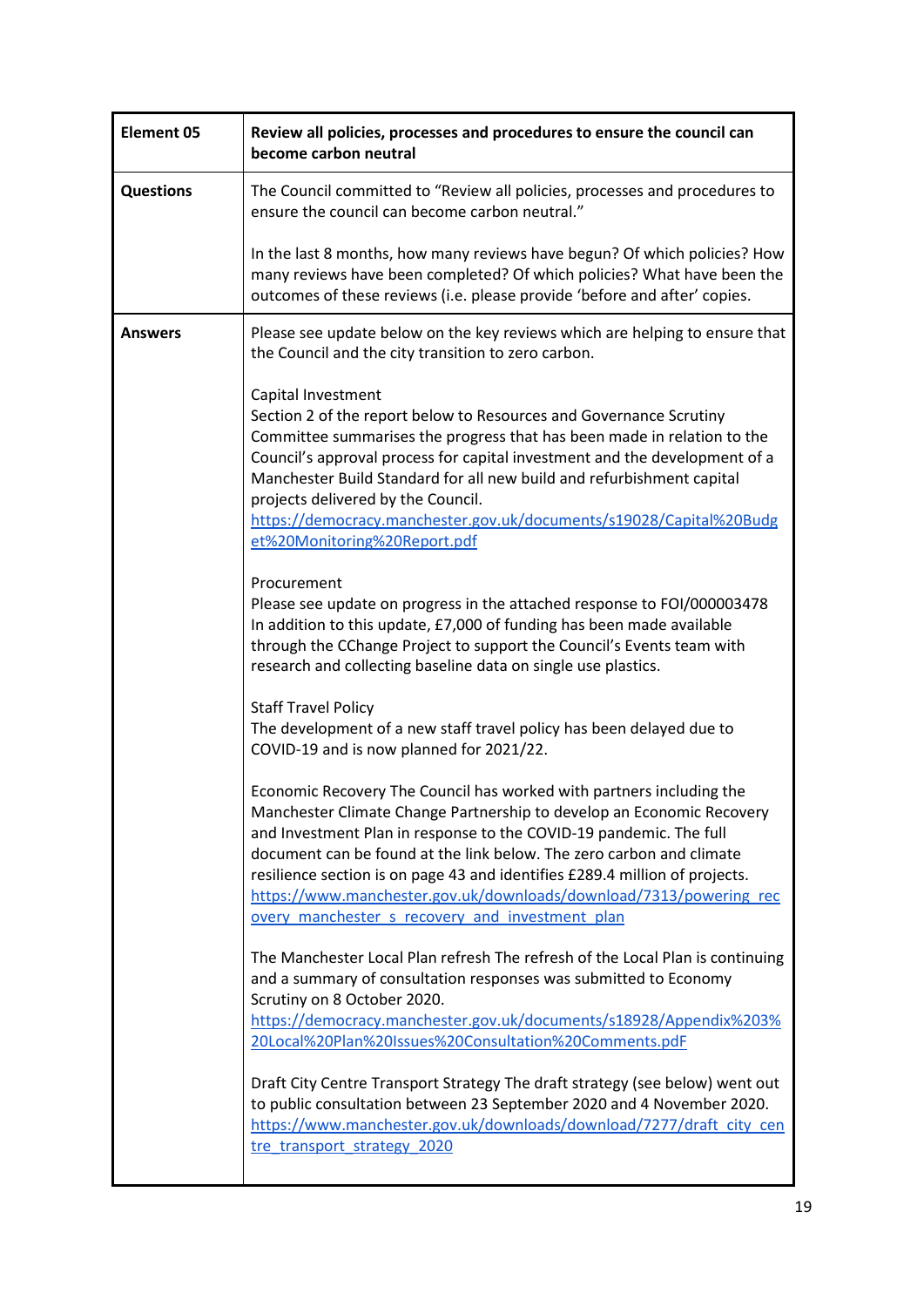| Strategic Regeneration Frameworks The Council continues to embed the<br>city's zero carbon objectives into Strategic Regeneration Frameworks for<br>those areas of the city which are being redeveloped. Please see examples<br>below from the last 8 months. |
|---------------------------------------------------------------------------------------------------------------------------------------------------------------------------------------------------------------------------------------------------------------|
| Wythenshawe Hospital Campus Strategic Regeneration Framework March<br>2020<br>https://democracy.manchester.gov.uk/documents/s16557/Wythenshawe%2                                                                                                              |
| 0Hospital%20SRF%20report.pdf                                                                                                                                                                                                                                  |
| St Mary's Parsonage - Strategic Regeneration Framework July 2020<br>https://democracy.manchester.gov.uk/documents/s17810/St%20Marys%20<br>Parsonage%20Regeneration%20Framework.pdf                                                                            |
| NOMA Strategic Regeneration Framework Update 2020<br>https://democracy.manchester.gov.uk/documents/s17813/NOMA%20Regen<br>eration%20Framework.pdf                                                                                                             |
| Refresh of the Ancoats and New Islington Neighbourhood Development<br>Framework - Poland Street Zone July 2020                                                                                                                                                |
| https://democracy.manchester.gov.uk/documents/s17833/Refresh%20of%2<br>0Ancoats%20New%20Islington%20NDF.pdf                                                                                                                                                   |
| First Street Development Framework Addendum 2020 July 2020<br>https://democracy.manchester.gov.uk/documents/s17814/First%20Street%<br>20Development%20Framework%20Addendum.pdf                                                                                |
| Draft North Manchester Health Campus Strategic Regeneration Framework<br>November 2020.                                                                                                                                                                       |
| https://democracy.manchester.gov.uk/documents/s20545/North%20Manch<br>ester%20Hospital%20SRF.pdf                                                                                                                                                              |
|                                                                                                                                                                                                                                                               |

| Element 06       | Present an action plan by March 2020 detailing how the city can stay within<br>its carbon budget. |
|------------------|---------------------------------------------------------------------------------------------------|
| <b>Questions</b> | N/A                                                                                               |
| <b>Answers</b>   | N/A                                                                                               |

| Element 07       | Report back regularly to the NESC (Neighbourhoods and Environment Scrutiny<br>Committee)                                                                                                                                                     |
|------------------|----------------------------------------------------------------------------------------------------------------------------------------------------------------------------------------------------------------------------------------------|
| <b>Questions</b> | In August 2020, in response to another FOIA, I was told by a council officer that<br>"As per the covering report, the Q1 2020/21 quantitative report (when<br>complete) and the Q1 2020/21 qualitative report will be uploaded the Council's |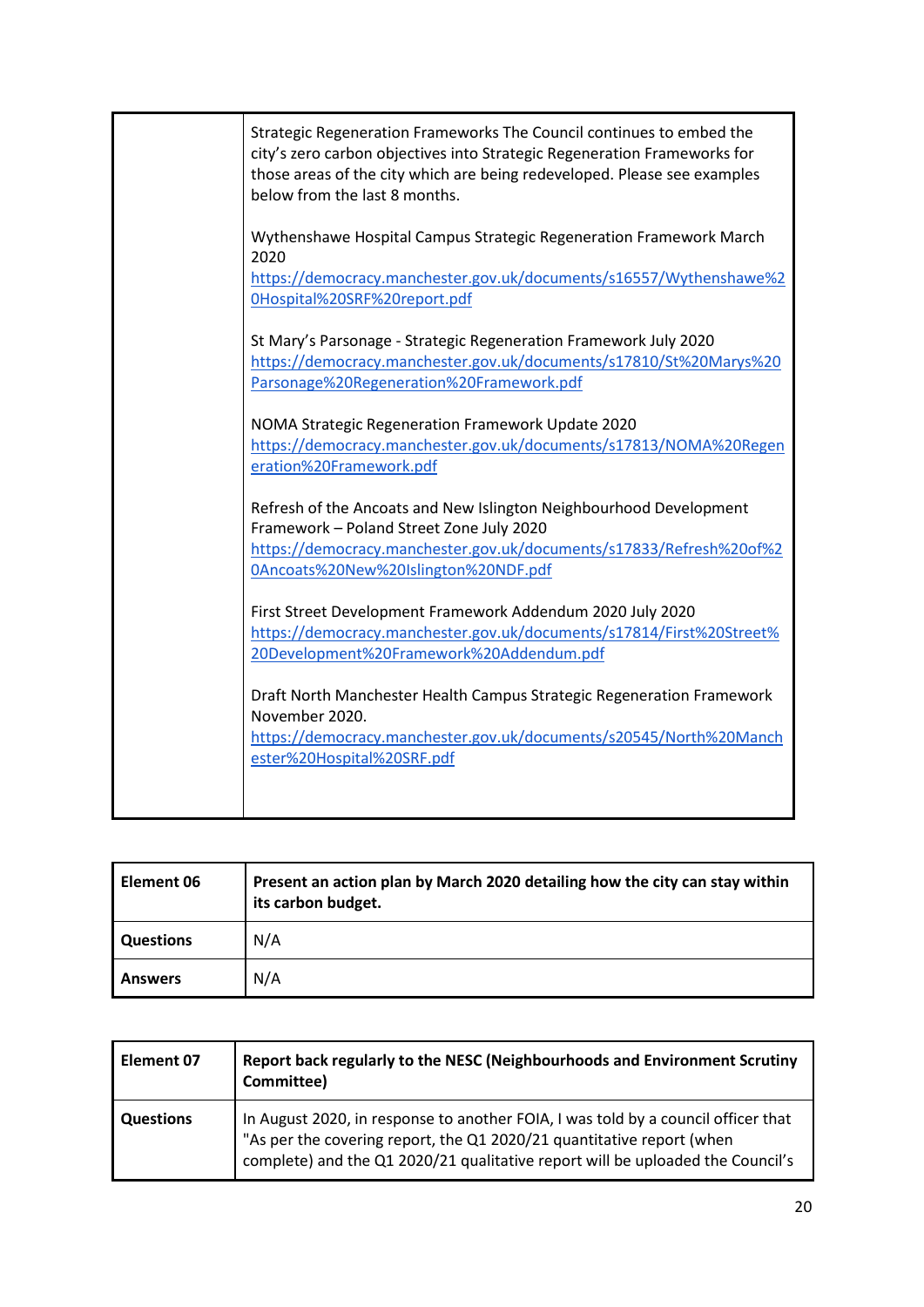|                | website at www.manchester.gov.uk/zerocarbon" Why have the quarterly<br>reports, quantitative and qualitative, not been uploaded where they are<br>supposed to? Is the council actually committing to; a) publishing these b)<br>presenting them at Scrutiny Committees Or are the promises at Feb/March 2020<br>at NESC worth as much as all the other promises?                                                                                                                                                                                                                                                                                                                                                                                                                                                                                                                                                                                                                                                                                                                                                                                                                                                                                                                                                                                                                                                                                                                                                                                                                                                                                                                             |
|----------------|----------------------------------------------------------------------------------------------------------------------------------------------------------------------------------------------------------------------------------------------------------------------------------------------------------------------------------------------------------------------------------------------------------------------------------------------------------------------------------------------------------------------------------------------------------------------------------------------------------------------------------------------------------------------------------------------------------------------------------------------------------------------------------------------------------------------------------------------------------------------------------------------------------------------------------------------------------------------------------------------------------------------------------------------------------------------------------------------------------------------------------------------------------------------------------------------------------------------------------------------------------------------------------------------------------------------------------------------------------------------------------------------------------------------------------------------------------------------------------------------------------------------------------------------------------------------------------------------------------------------------------------------------------------------------------------------|
| <b>Answers</b> | In my response to your previous request for information (Ref. 2914) on the 6<br>October 2020, I stated that, The Quarter 1 2020/21 quantitative report has now<br>been published on the 'Our Carbon Emissions' page.<br>https://secure.manchester.gov.uk/info/500002/council policies and strategies/<br>3833/ climate change/4                                                                                                                                                                                                                                                                                                                                                                                                                                                                                                                                                                                                                                                                                                                                                                                                                                                                                                                                                                                                                                                                                                                                                                                                                                                                                                                                                              |
|                | https://secure.manchester.gov.uk/info/100004/the council and democracy/80<br>16/qu arterly carbon emissions report q1 202021                                                                                                                                                                                                                                                                                                                                                                                                                                                                                                                                                                                                                                                                                                                                                                                                                                                                                                                                                                                                                                                                                                                                                                                                                                                                                                                                                                                                                                                                                                                                                                 |
|                | The Quarter 1 (April - June) 2020/21 qualitative report detailing progress against<br>the Climate Change Action Plan had not been published due to its current format<br>not meeting Government Accessibility Guidelines, therefore a copy of this report<br>was attached to my previous response.                                                                                                                                                                                                                                                                                                                                                                                                                                                                                                                                                                                                                                                                                                                                                                                                                                                                                                                                                                                                                                                                                                                                                                                                                                                                                                                                                                                           |
|                | Colleagues working on programme management of the Climate Change Action<br>Plan and monitoring of the Council's carbon emissions produced similar reports<br>for Quarter 2 (July-September) 2020/21, however, these were not signed off by<br>the Zero Carbon Coordination Group, who rather than having two standalone<br>reports (data and narrative) requested one combined report showing the<br>Council's carbon emissions data supported by further information outlining the<br>activity that had caused the variance in data. Colleagues are currently working<br>on an accessible format for this combined report, which they are aiming to have<br>finalised for Quarter 4 (January - March) 2020/21 report. The new reporting<br>format will suit a variety of audiences from the Coordination Group,<br>Neighbourhoods & Environment Scrutiny Committee and will also be uploaded<br>onto the Council's website. Colleagues are in the process of finalising a hybrid<br>report for the Quarter 2 (July – September) 2020/21 and Quarter 3 (October –<br>December) 2020/21 reports, providing quantitative and qualitative data that will<br>also meet the accessibility guidelines and will be uploaded onto the Council's<br>website in early 2021. In the meantime, a statement has been added to the<br>website to say that the Quarterly Reports can be shared upon request (once<br>signed off by the Zero Carbon Coordination Group) and we are keeping a list of<br>these requests so that we can share the reports until they are uploaded onto the<br>Council's website. I will add you to the list to receive the Quarter 2 and Quarter 3<br>reports once signed off. |

| Element 08       | Review the corporate plan                                                                                                         |
|------------------|-----------------------------------------------------------------------------------------------------------------------------------|
| <b>Questions</b> | Is this review complete? In light of the climate emergency, what, if anything,<br>changed? If it isn't complete, when will it be? |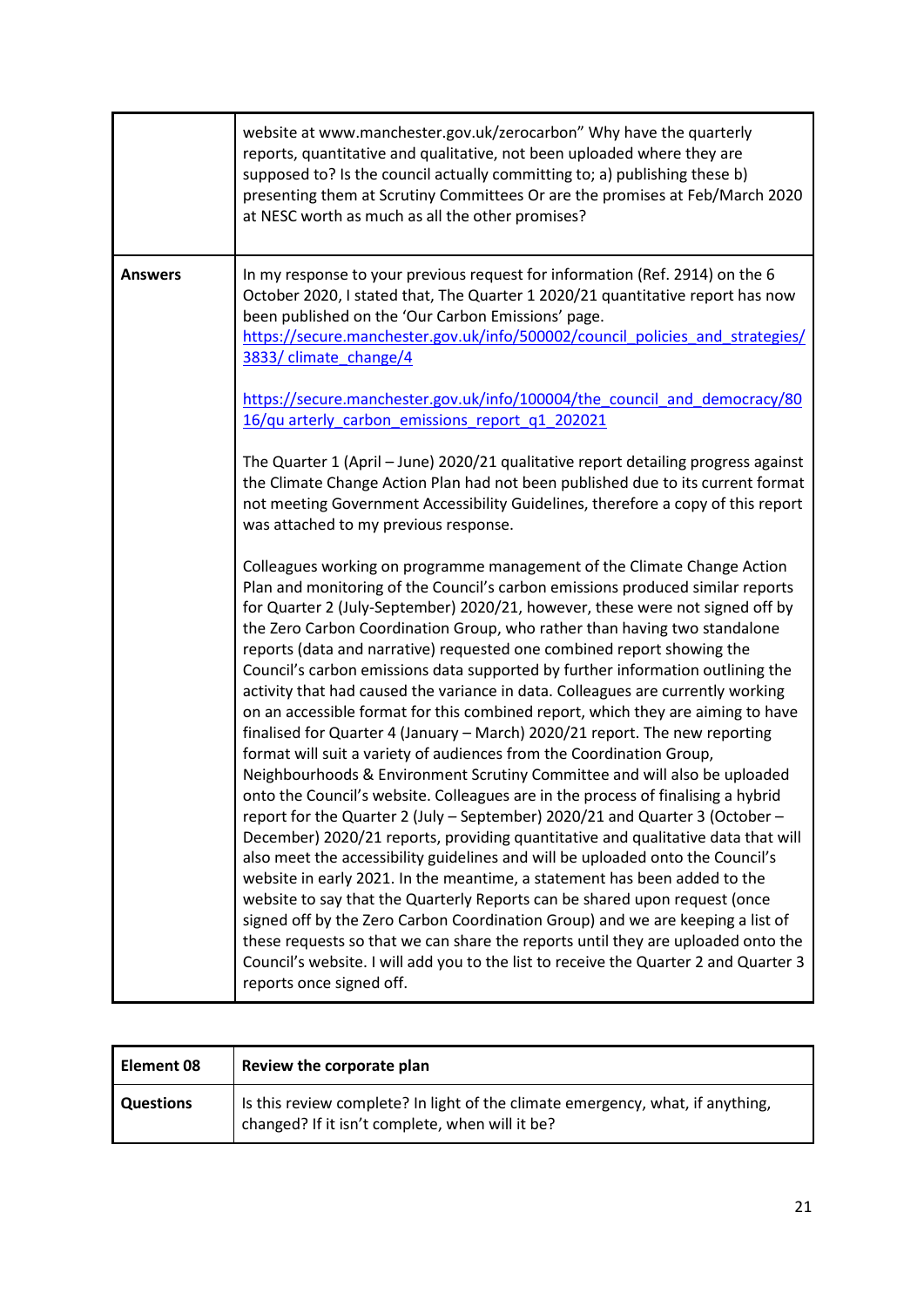| <b>Answers</b> | Yes, a review of the Corporate Plan was completed. The Council's Corporate Plan<br>is contained in the Council Business Plan 2020/21, which is available on the<br>Council's website from the 12 February 2020 Executive meeting. The link for the<br>webpage is below, and the Council Business Plan is item 15. The Corporate Plan<br>is shown in Appendix 1 of the report. Zero Carbon was included as a key priority<br>in the updated Corporate Plan priorities. Agenda for Executive on Wednesday,<br>12th February, 2020, 10.00 am (manchester.gov.uk) |
|----------------|---------------------------------------------------------------------------------------------------------------------------------------------------------------------------------------------------------------------------------------------------------------------------------------------------------------------------------------------------------------------------------------------------------------------------------------------------------------------------------------------------------------------------------------------------------------|
|                | A further review of the Corporate Plan is scheduled to take place in January<br>2021, to align with the Council's Budget and Business Planning processes for<br>2021/22                                                                                                                                                                                                                                                                                                                                                                                       |

| <b>Element 09</b> | Work with the Tyndall Centre to review the actual emissions from aviation.<br>Investigate the best way to include aviation in our overall carbon reduction<br>programme in the long term.                                                                                                                                                                                                                                                                                                                                                                                                                                                                                                                                         |  |
|-------------------|-----------------------------------------------------------------------------------------------------------------------------------------------------------------------------------------------------------------------------------------------------------------------------------------------------------------------------------------------------------------------------------------------------------------------------------------------------------------------------------------------------------------------------------------------------------------------------------------------------------------------------------------------------------------------------------------------------------------------------------|--|
| <b>Questions</b>  | The Council committed to "Work with the Tyndall Centre to review the actual<br>emissions from aviation. Investigate the best way to include aviation in our<br>overall carbon reduction programme in the long term." Okay, so How much<br>money has the Tyndall received from the Council to participate in this work,<br>since July 2019. What have the outcomes/deliverables been? Please provide<br>copies of relevant powerpoints etc. What future work is happening on this with<br>Tyndall? By when? For how much money?                                                                                                                                                                                                    |  |
| <b>Answers</b>    | The Tyndall Centre for Climate Change Research were commissioned by the<br>Manchester Climate Change Agency to undertake a piece of work to review the<br>city's direct CO2 emissions, indirect/consumption based CO2 emissions, and<br>Manchester Airport and aviation emissions. This work was funded by<br>Manchester City Council via the Manchester Climate Change Agency and the<br>total cost was £19,069. All the information relating to this work including the<br>aviation report can be found here:<br>https://www.manchesterclimate.com/targets-2020                                                                                                                                                                 |  |
|                   | The Tyndall Centre for Climate Change Research presented their interim findings<br>to the 23 January 2020 Climate Change Sub Group and the presentation can be<br>found at the link below.<br>https://democracy.manchester.gov.uk/documents/s14342/2%20Manchester%2<br>Aviation%20Preliminary%20Findings.pdf<br>The Council is not currently funding the Tyndall Centre for Climate Change<br>Research to undertake any work, however, they are a member of the Zero<br>Carbon Advisory Group https://www.manchesterclimate.com/zero-carbon-<br>advisory-group which has an aviation sub-group. Manchester Airport Group<br>recently joined the Manchester Climate Change Partnership and will also<br>participate in this group. |  |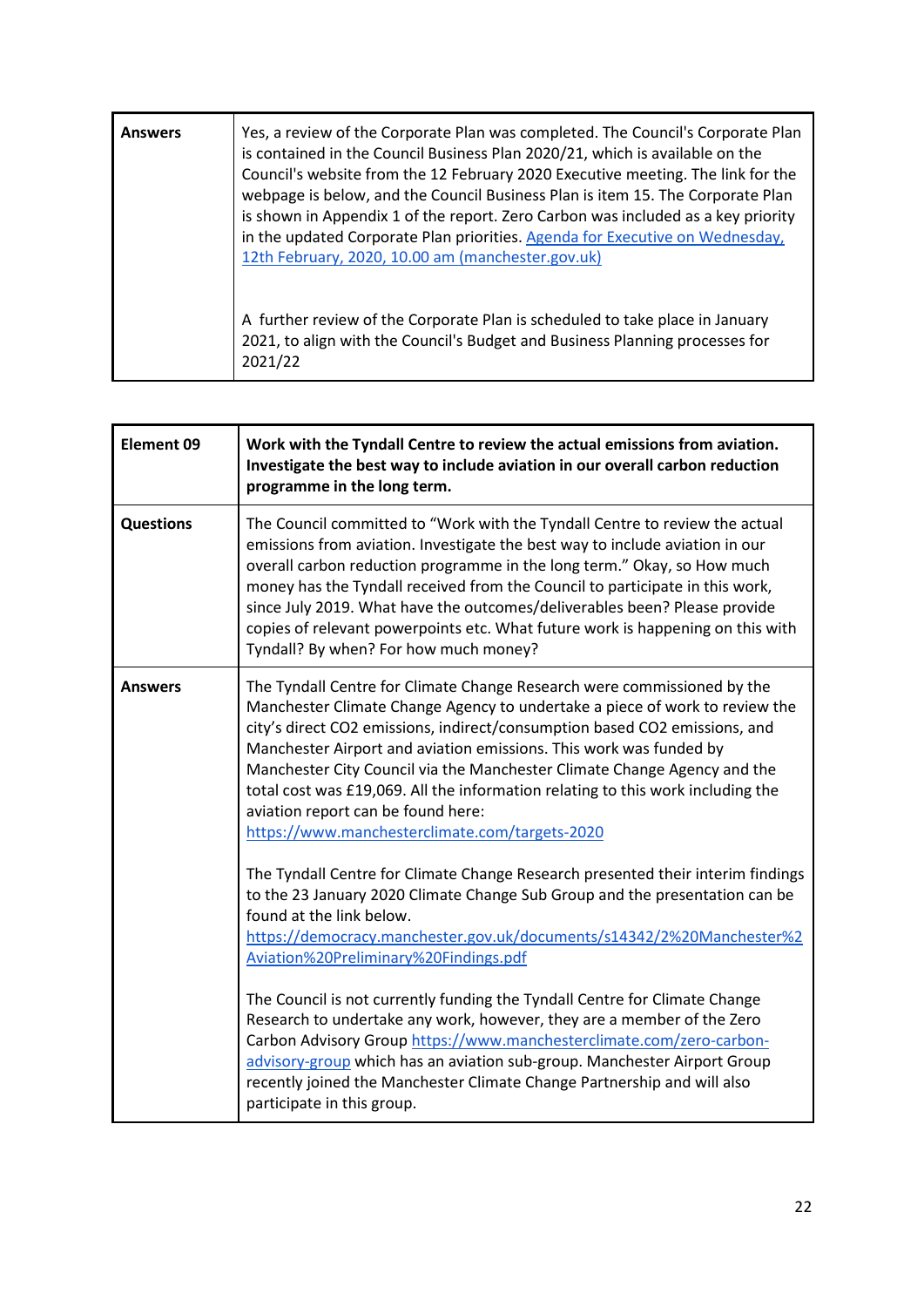| Element 10       | Make climate breakdown and the environment, an integral part of activity<br>throughout the Council, including all decision making, ensuring key decisions<br>take into account the impact on achieving the zero-carbon target and including<br>an environmental impact assessment in all relevant committee reports. |
|------------------|----------------------------------------------------------------------------------------------------------------------------------------------------------------------------------------------------------------------------------------------------------------------------------------------------------------------|
| <b>Questions</b> | N/A                                                                                                                                                                                                                                                                                                                  |
| <b>Answers</b>   | N/A                                                                                                                                                                                                                                                                                                                  |

| <b>Element 11</b> | Ensure that everyone in the council receives carbon literacy training by the end<br>of 2020. Make attendance easier by varying times and length of sessions.                                                                                                                                                                                                                                                                                                                                                                       |
|-------------------|------------------------------------------------------------------------------------------------------------------------------------------------------------------------------------------------------------------------------------------------------------------------------------------------------------------------------------------------------------------------------------------------------------------------------------------------------------------------------------------------------------------------------------|
| <b>Questions</b>  | As of 29 November 2020, how many councillors of the 96 have<br>completed their carbon literacy?<br>How many of these did the training in 2020?<br>And what are there names?<br>Is there a new target date for all councillors and staff to complete<br>their training? 2025? 2030? Never?<br>Is it still the case that, despite it being suggested repeatedly, and it<br>being one way to a) save money and b) create trust, there is no plan<br>to have an online register of which councillors have completed their<br>training? |
| <b>Answers</b>    | As of 29 November 2020, how many councillors of the 96 have<br>completed their carbon literacy?<br><b>Response:</b><br>45.<br>How many of these did the training in 2020?<br><b>Response:</b><br>18.                                                                                                                                                                                                                                                                                                                               |
|                   | and what are their names?<br><b>Response:</b><br>Information withheld.<br>Whilst the Council wishes to be as open and transparent as possible<br>regarding environmental information, there are exceptions under<br>the EIR which allow a public authority to withhold information in<br>certain circumstances.                                                                                                                                                                                                                    |
|                   | Third party personal data (Regulation 13 (1)(a) and 13 (2A))<br>A public authority may refuse to disclose third party personal data<br>to the extent that its disclosure would contravene one or more of<br>the data protection principles under the General Data Protection<br>Regulation (GDPR) and the Data Protection Act 2018 (DPA 2018).<br>This information is therefore exempt under Regulation 13(1)(a) and<br>13(2A) of the EIR                                                                                          |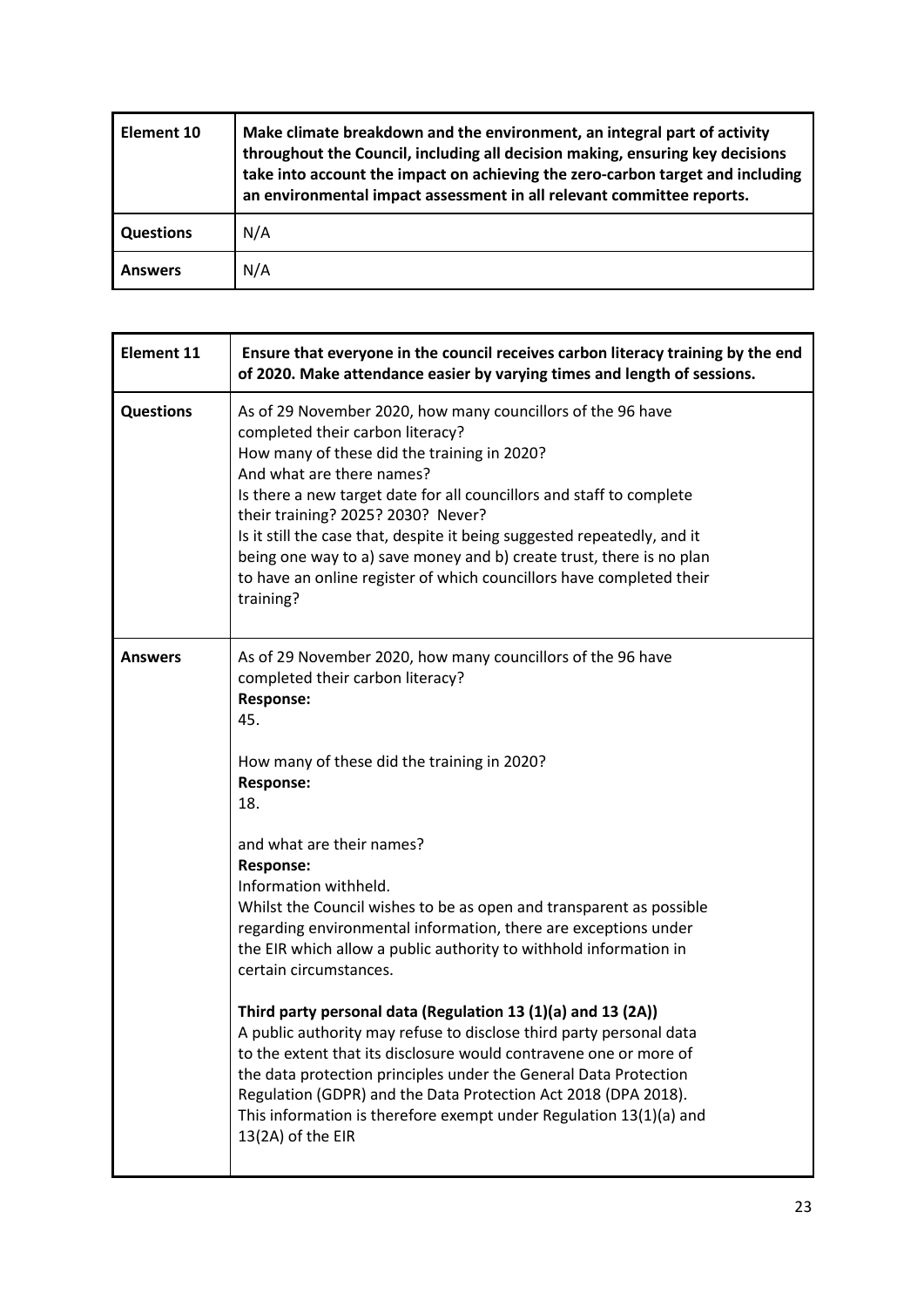| Is there a new target date for all councillors and staff to complete<br>their training? 2025? 2030? Never?<br><b>Response:</b><br>There are currently no plans for setting a new date.                                                                                                              |
|-----------------------------------------------------------------------------------------------------------------------------------------------------------------------------------------------------------------------------------------------------------------------------------------------------|
| Is it still the case that, despite it being suggested repeatedly, and it<br>being one way to a) save money and b) create trust, there is no plan<br>to have an online register of which councillors have completed their<br>training?<br><b>Response:</b><br>There are currently no plans for this. |

| <b>Element 12</b> | Encourage all staff on council business to use the lowest carbon, appropriate,<br>travel.                                                                                                                                                                                                                                                                                                                                                                                           |
|-------------------|-------------------------------------------------------------------------------------------------------------------------------------------------------------------------------------------------------------------------------------------------------------------------------------------------------------------------------------------------------------------------------------------------------------------------------------------------------------------------------------|
| <b>Questions</b>  | What actions have been taken between March 1st 2020 and the present to<br>encourage staff (and elected members) on council business to cycle instead of<br>taking taxis?                                                                                                                                                                                                                                                                                                            |
|                   | Since we last asked, what further action - if any- has the council taken on<br>"considering" implementing a bike share scheme for its own staff?                                                                                                                                                                                                                                                                                                                                    |
|                   | Since July 2020 what actions - if any- have been taken to improve the<br>efficiency of the City Council's grey fleet?                                                                                                                                                                                                                                                                                                                                                               |
|                   | Please provide a list of all flights - dates and destinations - taken by any<br>elected member and staff for the period between July 10th 2020 and the<br>present                                                                                                                                                                                                                                                                                                                   |
|                   | For flights taken by elected members and members of the Strategic<br>Management Team, please also provide the name(s) of the individuals flying<br>and the class they flew (business, economy, steerage).                                                                                                                                                                                                                                                                           |
|                   | Please provide an update on the development of this new staff travel policy<br>"which will include guidance on all travel for Council business, including by<br>air." If it exists, please provide it. If it is still not published, when is it<br>expected?                                                                                                                                                                                                                        |
| Answers           | Due to Covid restrictions approximately 50% of Council staff have been home<br>based since March, and using video conferencing platforms to attend<br>meetings. Those staff who are not exclusively home based deliver community<br>based services so have been on site when the legal framework has permitted.<br>The salary sacrifice scheme for cycle purchase has been actively promoted<br>through staff bulletins during the period, and increased take up has been<br>noted. |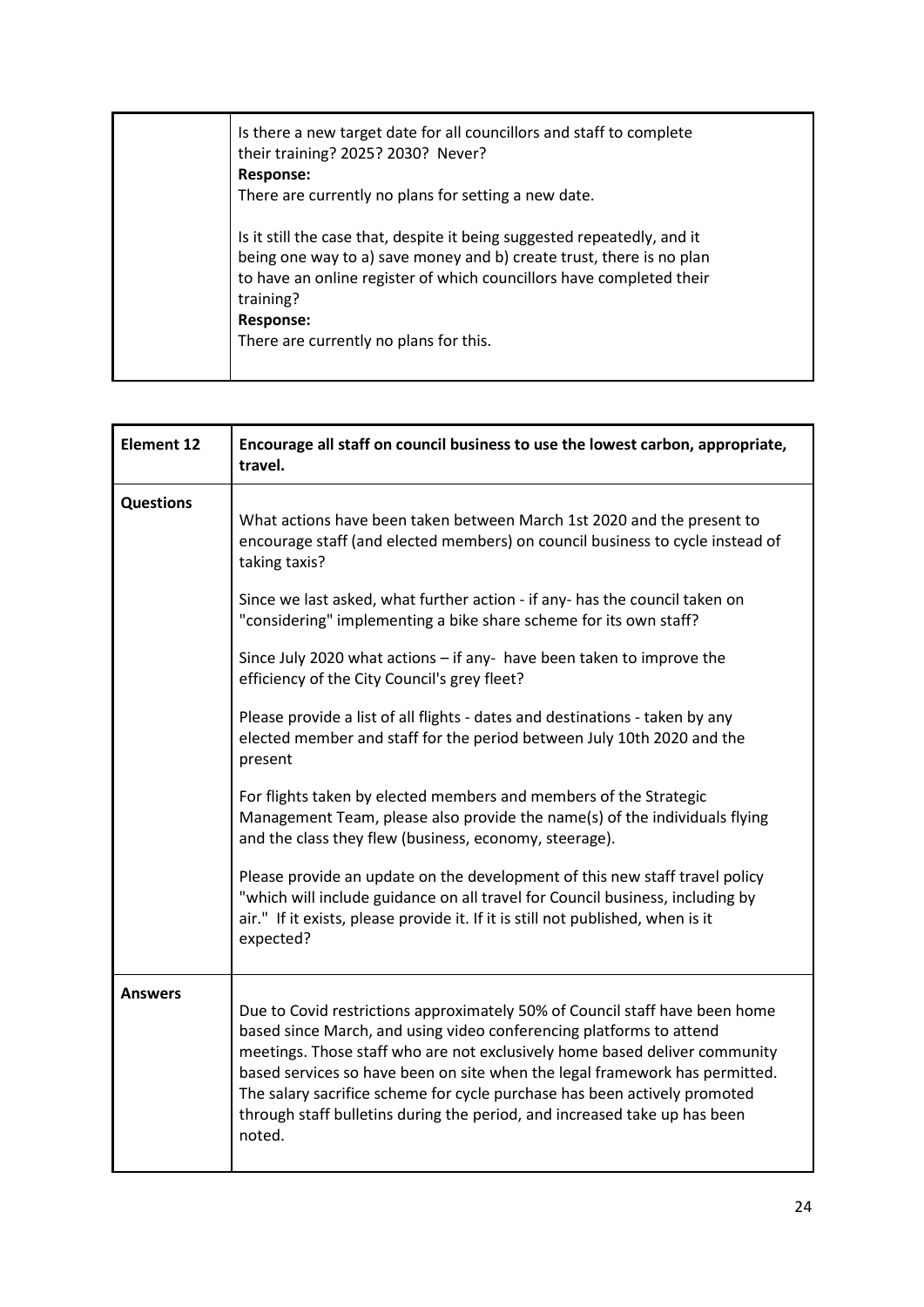HROD staff responsible for reward and recognition were redeployed from March to work on Covid response activities. The team has now been bought back together and are reviewing the total reward package for staff to incorporate more sustainable travel options which will be launched during 2021/22.

No specific actions have been taken since July 2020 to improve the efficiency of the Council's 'grey fleet' i.e. the privately owned cars used by staff when claiming business mileage. Grey fleet emissions in Quarter 2 2020/21 were 77% lower, or 155 tonnes CO2 lower than in the same quarter in 2019/20 due to a reduction in staff travel as a result of the COVID-19 pandemic. Ensuring that emissions from 'grey fleet' continue to reduce will be covered as part of the Council's new Business Travel Policy which has now been delayed until 2021/22. Alternative options for travel and incentives for greener travel are currently being considered as part of the research for the development of the new policy.

|  |  | For flights - Please see the attached spreadsheet |  |
|--|--|---------------------------------------------------|--|
|--|--|---------------------------------------------------|--|

|       | 日 ちゃっしょ                                                                                |                                                                                                                                                                                                                                                                | Flight information- FOI 3487- Mr Hudson - Excel                                       |                                                                                    |                                                                                  | 囨<br>σ<br>$\times$                                                                                                                   |
|-------|----------------------------------------------------------------------------------------|----------------------------------------------------------------------------------------------------------------------------------------------------------------------------------------------------------------------------------------------------------------|---------------------------------------------------------------------------------------|------------------------------------------------------------------------------------|----------------------------------------------------------------------------------|--------------------------------------------------------------------------------------------------------------------------------------|
| File  | Page Layout<br>Insert<br>Home                                                          | Formulas<br>Data<br>Review                                                                                                                                                                                                                                     | Q Tell me what you want to do<br>Acrobat<br>View                                      |                                                                                    |                                                                                  | Chloe Jeffries Q. Share                                                                                                              |
| Paste | X Cut<br>Calibri<br><b>Fig Copy</b> +<br>Format Painter<br>Clipboard<br>$\overline{M}$ | $\overline{=}$ $\equiv$ $\frac{1}{2}$ $\frac{1}{2}$<br>$+11 + A^A A$<br><b>B</b> <i>I</i> <u>U</u> - $\mathbf{B} \cdot \mathbf{A}$ - $\mathbf{B} = \mathbf{B}$ $\mathbf{E}$ $\mathbf{B}$ $\mathbf{B}$ $\mathbf{C}$ and $\mathbf{C}$<br>Font<br>$\overline{12}$ | Wrap Text<br>General<br>$\frac{1}{2}$ + % +<br>Alignment<br>Number<br>$\overline{12}$ | ₩<br>Conditional Format as Cell<br>$+0.00$<br>Formatting * Table *<br>Styles<br>r. | Ë<br>$\mathbb{R}^{\times}$<br>في<br>Delete Format<br>Insert<br>Styles -<br>Cells | $\sum$ AutoSum<br>$\Delta \rightarrow$<br>$\overline{\downarrow}$ Fill +<br>Sort & Find &<br>Clear *<br>Filter - Select -<br>Editing |
| R16C3 | $\mathbf{v}$ . The set of $\mathbf{v}$<br>$\times$<br>$\checkmark$<br>fx               |                                                                                                                                                                                                                                                                |                                                                                       |                                                                                    |                                                                                  |                                                                                                                                      |
|       |                                                                                        | $\overline{2}$                                                                                                                                                                                                                                                 | R                                                                                     | 4                                                                                  | 5                                                                                | 6<br>i a                                                                                                                             |
|       | Date of travel                                                                         | <b>Journey</b>                                                                                                                                                                                                                                                 | <b>Destination</b>                                                                    | <b>Return date</b>                                                                 | <b>Name of Councillor if</b><br>applicable                                       | <b>Class of travel if applicable</b>                                                                                                 |
| 2     |                                                                                        |                                                                                                                                                                                                                                                                |                                                                                       |                                                                                    |                                                                                  |                                                                                                                                      |
| 3     |                                                                                        | 09/10/2020 Manchester                                                                                                                                                                                                                                          | <b>Belfast City</b>                                                                   | 10/10/2020 n/a                                                                     |                                                                                  | n/a                                                                                                                                  |
| 4     |                                                                                        | 09/10/2020 Manchester                                                                                                                                                                                                                                          | <b>Belfast City</b>                                                                   | 10/10/2020 n/a                                                                     |                                                                                  | n/a                                                                                                                                  |
| 5     |                                                                                        | 16/10/2020 Manchester                                                                                                                                                                                                                                          | <b>Belfast International</b>                                                          | 16/10/2020 n/a                                                                     |                                                                                  | n/a                                                                                                                                  |
| 6     |                                                                                        | 20/10/2020 Manchester                                                                                                                                                                                                                                          | <b>Belfast City</b>                                                                   | 21/10/2020 n/a                                                                     |                                                                                  | n/a                                                                                                                                  |
|       |                                                                                        | 20/10/2020 Manchester                                                                                                                                                                                                                                          | <b>Belfast City</b>                                                                   | 21/10/2020 n/a                                                                     |                                                                                  | n/a                                                                                                                                  |
| 8     | 27/11/2020 Liverpool                                                                   |                                                                                                                                                                                                                                                                | Londonderry                                                                           | n/a                                                                                | n/a                                                                              | n/a                                                                                                                                  |
| 9     |                                                                                        | 28/11/2020 Belfast City                                                                                                                                                                                                                                        | Manchester                                                                            | n/a                                                                                | n/a                                                                              | n/a                                                                                                                                  |
|       |                                                                                        |                                                                                                                                                                                                                                                                |                                                                                       |                                                                                    |                                                                                  |                                                                                                                                      |

Due to Covid response activity within HROD staff have been redeployed for prolonged periods to focus specifically on operational delivery as opposed to policy development. As a result, the timetable for the publication of a staff travel policy has been delayed, and it will not be available until 2021/22.

| Element 13       | Investigate measures to ensure future procurement is carbon neutral. Increase<br>the percentage of social value with an additional environmental element                                                                                                                                                                                                                                                 |
|------------------|----------------------------------------------------------------------------------------------------------------------------------------------------------------------------------------------------------------------------------------------------------------------------------------------------------------------------------------------------------------------------------------------------------|
| <b>Questions</b> | The council committed to "Investigate measures to ensure future procurement is<br>carbon neutral. Increase the percentage of social value with an additional<br>environmental element." Is this "investigation" complete yet? If yes, what were<br>the conclusions of the investigation and what happens next. If not, when will it be<br>complete?                                                      |
| <b>Answers</b>   | The Council's approach to Social Value has been reviewed in the context of the<br>Climate Emergency and the impact of the COVID-19 pandemic. The piloting of an<br>additional 10% environment weighting on tenders has demonstrated that this<br>can have a positive impact on contracts especially within construction and<br>highways. Existing toolkits for commissioners and suppliers are now being |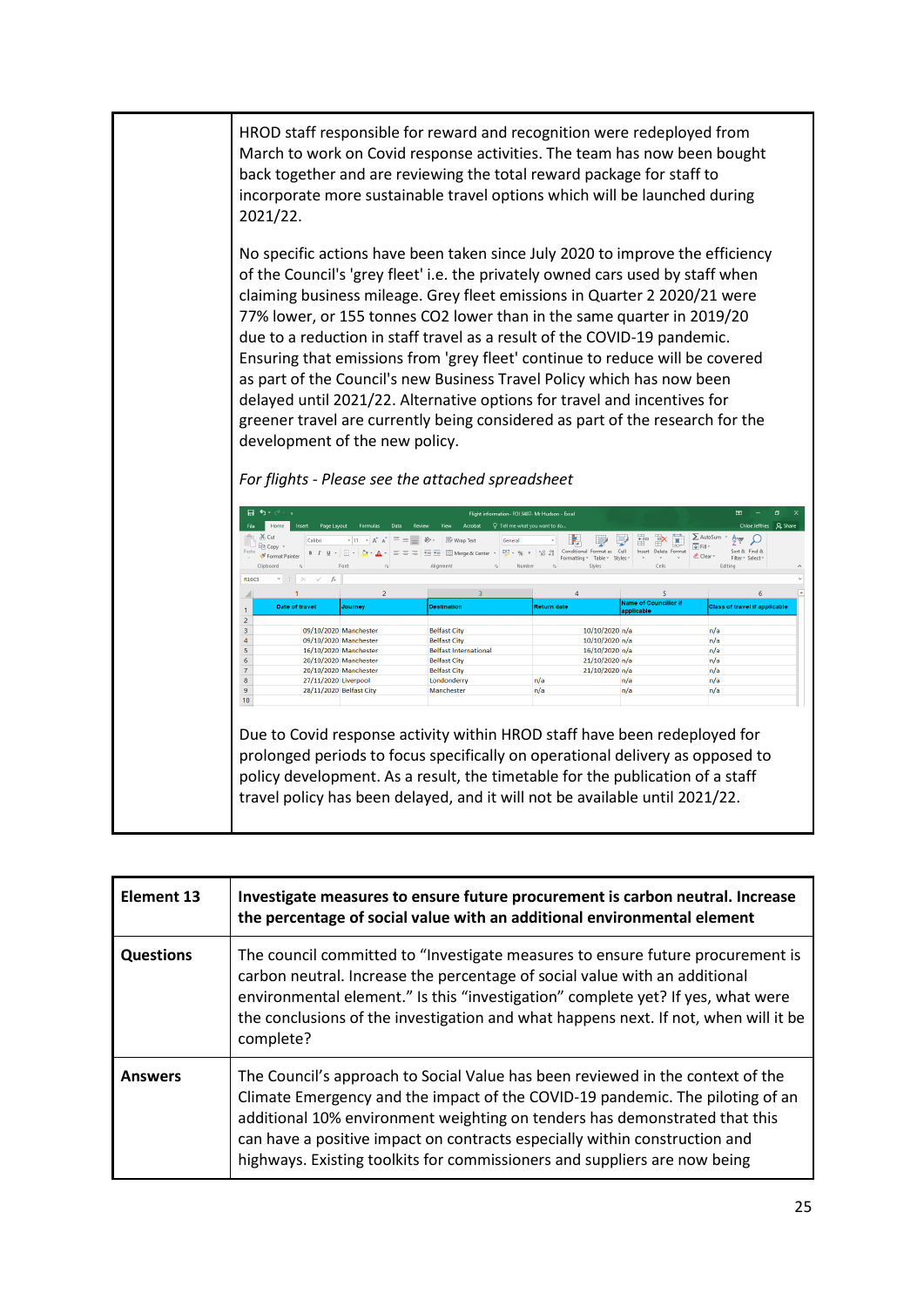| redrafted and a formal decision on the change in policy will be required at<br>Executive in 2021. A task and finish group has been established to progress the<br>work on the environment and they are currently categorising Council contracts by<br>type and will then overlay the known, or estimated, environmental impact of<br>each category. |
|-----------------------------------------------------------------------------------------------------------------------------------------------------------------------------------------------------------------------------------------------------------------------------------------------------------------------------------------------------|
|                                                                                                                                                                                                                                                                                                                                                     |

| <b>Element 14</b> | Work with suppliers to green their supply chains, and support local production                                                                                                                                                                                                                                                                                                                                                                                                                                                                                                                                                                                                                                                                                                                                                                                                                                                                                                                                                                                                                                                                                                                                                                                                                                                                                                                                                                  |
|-------------------|-------------------------------------------------------------------------------------------------------------------------------------------------------------------------------------------------------------------------------------------------------------------------------------------------------------------------------------------------------------------------------------------------------------------------------------------------------------------------------------------------------------------------------------------------------------------------------------------------------------------------------------------------------------------------------------------------------------------------------------------------------------------------------------------------------------------------------------------------------------------------------------------------------------------------------------------------------------------------------------------------------------------------------------------------------------------------------------------------------------------------------------------------------------------------------------------------------------------------------------------------------------------------------------------------------------------------------------------------------------------------------------------------------------------------------------------------|
| <b>Questions</b>  | The council committed to "Work with suppliers to green their supply chains, and<br>support local production" Please provide a progress report. What work with<br>which suppliers has been done? Has this work been scrutinised yet? When will<br>progress on this work next be scrutinised?                                                                                                                                                                                                                                                                                                                                                                                                                                                                                                                                                                                                                                                                                                                                                                                                                                                                                                                                                                                                                                                                                                                                                     |
| <b>Answers</b>    | Manchester City Council has been working with suppliers on several fronts to<br>improve the environment. A key plank of the work has been taken forward<br>through the Council's social value policy, where the Council applies a minimum<br>20% weighting (significantly higher than most other authorities) to social value in<br>its evaluation of tenders for goods, services and works. The Council includes<br>dedicated evaluation questions specifically on the environment, to further<br>understand current and future environmental commitments from providers. The<br>Council is also strengthening how it monitors delivery of social value and<br>environmental comments, through tools like the Social Value Portal which the<br>Highways and Capital Programmes Directorates use. This year, the Council<br>started and continues to trial an additional 10% social value weighting (i.e. on<br>top of the Council's minimum 20% social value) specifically in relation to the<br>environment. We collect learning from these tender exercises to refine our<br>approach for future tenders, which is also overseen by a social value group made<br>up of senior Council officers. The Council's Zero Carbon Programme also has a<br>dedicated workstream focused on influencing suppliers that meets monthly to<br>look at opportunities, review action plans and share good practice for supporting<br>a greener environment. |
|                   | More generally, officers regularly engage with suppliers through ongoing<br>contract management and market / supplier sessions to convey the Council's<br>priorities, including its zero carbon ambition. This includes an annual conference<br>hosted by the Council and the Centre for Local Economic Strategies on the<br>impact of procurement on social value, including the environment. The next one<br>of these will be virtual and is being planned for the first quarter of 2021. Over<br>2021, officers will continue to explore and advise Council members on further<br>opportunities, particularly in light of the economic recovery needed post-<br>pandemic.                                                                                                                                                                                                                                                                                                                                                                                                                                                                                                                                                                                                                                                                                                                                                                    |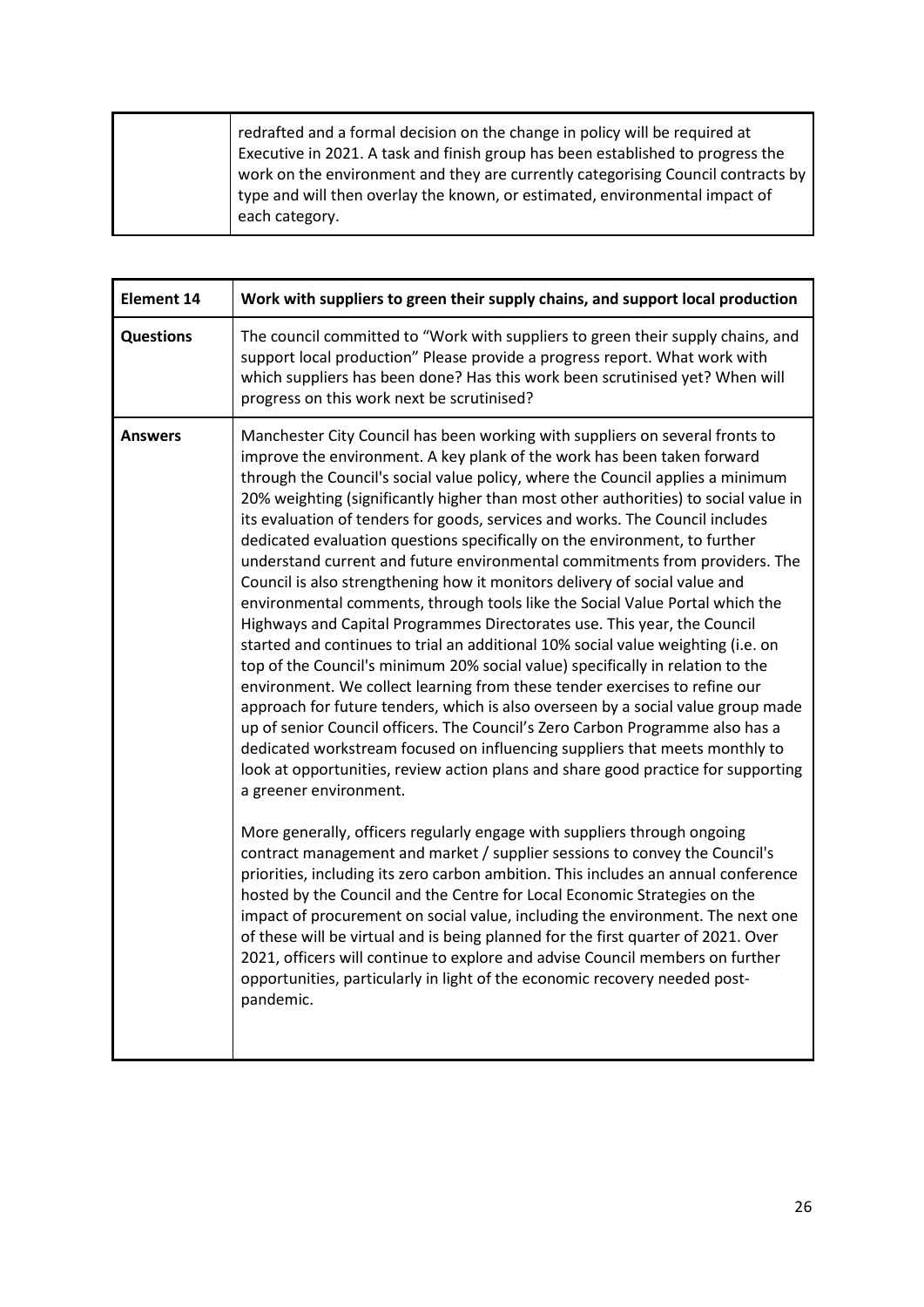| <b>Element 15</b> | Work with training providers to ensure Manchester residents can take on<br>green jobs                                                                                                                                                                                                                                                                                                                                                                                                                                                                                                                                                                                                                                                                                                                                                                                                                                                                              |
|-------------------|--------------------------------------------------------------------------------------------------------------------------------------------------------------------------------------------------------------------------------------------------------------------------------------------------------------------------------------------------------------------------------------------------------------------------------------------------------------------------------------------------------------------------------------------------------------------------------------------------------------------------------------------------------------------------------------------------------------------------------------------------------------------------------------------------------------------------------------------------------------------------------------------------------------------------------------------------------------------|
| <b>Questions</b>  | The council committed to "Work with training providers to ensure<br>Manchester residents can take on green jobs" What work has been done<br>with which training providers? To what effect - what has been achieved?<br>While we are at it, what is the Council's definition of a "green job"? Has this<br>work been scrutinised yet? When will progress on this work next be<br>scrutinised?                                                                                                                                                                                                                                                                                                                                                                                                                                                                                                                                                                       |
| <b>Answers</b>    | Green Skills was the theme for the 28 January 2020 Work and Skills Board<br>and the Board agreed to establish a sub-group to take forward this work. An<br>action was included in the Council's Climate Change Action Plan 2020-25.<br>The 'Skills for a Zero Carbon Economy' group was established and met on 2<br>March 2020, however, this work has not been progressed any further due to<br>the major capacity issues resulting from the Council's response to COVID-19<br>including working on the food response and business grants programme. The<br>Council's Economy Scrutiny Committee previously received a report on the<br>'Green Economy' on 7 November 2019 which includes definitions. Please see<br>the link below.<br>https://democracy.manchester.gov.uk/documents/s11317/Green%20Econo<br>my.pdf<br>The Committee currently receive a monthly 'Sit Rep' on economic recovery<br>which includes activity to support residents into employment. |

| Element 16       | Investigate and introduce measures to help reach domestic zero carbon<br>levels including addressing fuel poverty and retrofitting existing homes. |
|------------------|----------------------------------------------------------------------------------------------------------------------------------------------------|
| <b>Questions</b> | N/A                                                                                                                                                |
| <b>Answers</b>   | N/A                                                                                                                                                |

| Element 17       | Investigate ways to ensure that future local plans place a mandatory<br>requirement for all new development to be net zero carbon by the earliest<br>possible date. |
|------------------|---------------------------------------------------------------------------------------------------------------------------------------------------------------------|
| <b>Questions</b> | N/A                                                                                                                                                                 |
| <b>Answers</b>   | N/A                                                                                                                                                                 |

| Element 18       | Push GMCA to decarbonise public transport, heat and energy as early as<br>possible. |
|------------------|-------------------------------------------------------------------------------------|
| <b>Questions</b> | N/A                                                                                 |
| <b>Answers</b>   | N/A                                                                                 |